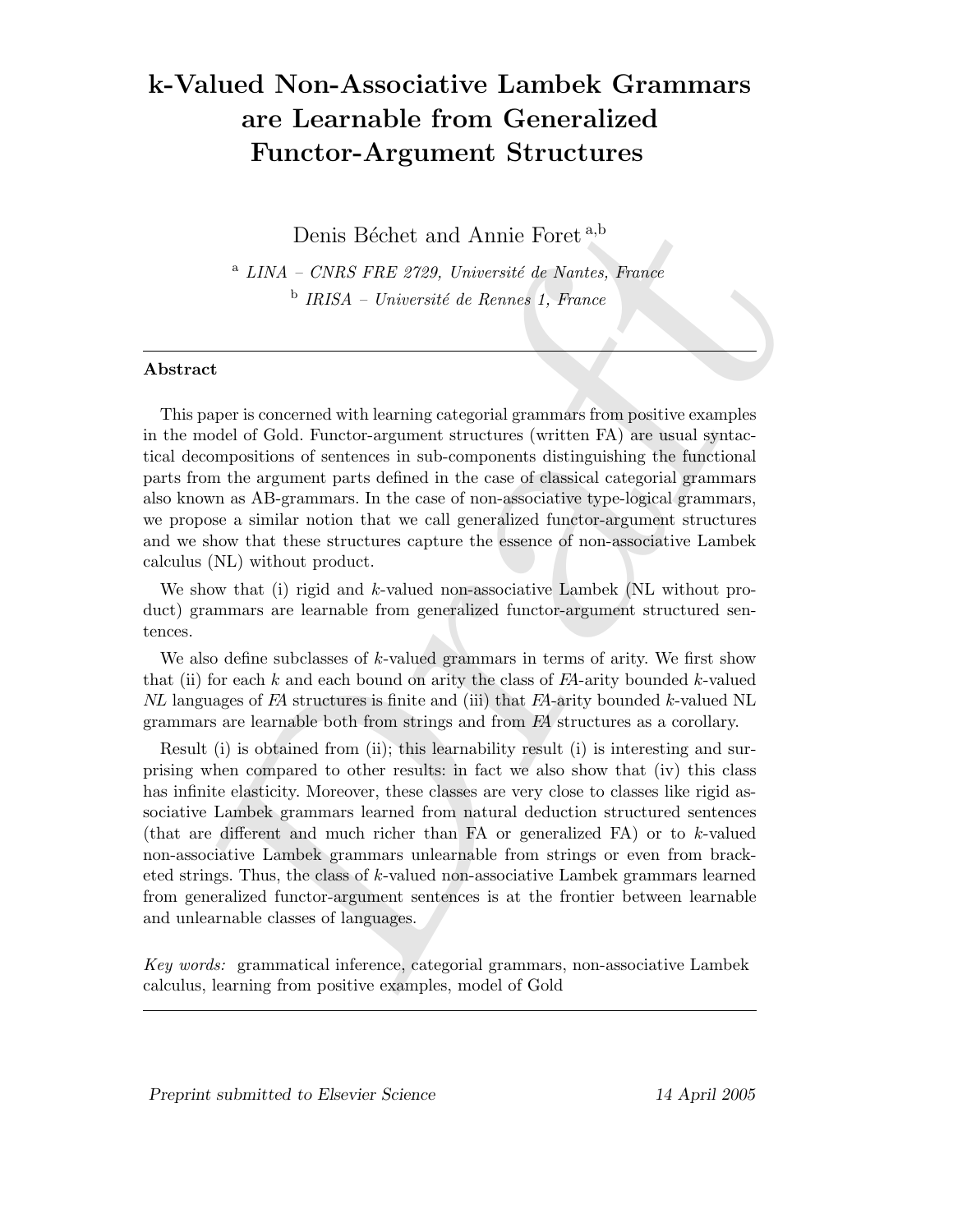# 1 Introduction

Lexicalized grammars of natural languages are well adapted to learning perspectives. The model of Gold [1] used here consists in defining, given a class  $\mathcal G$ of grammars, an algorithm on a finite set of structured sentences, computing a grammar in  $\mathcal G$ ; given any infinite sequence enumerating a language of a grammar in  $\mathcal G$ , this algorithm must converge to obtain a grammar in  $\mathcal G$  generating the same language.

After pessimistic unlearnability results in [1], learnability of non trivial classes has been proved in [2,3]. Recent works[4,5] following [6] have answered the problem for different sub-classes of classical categorial grammars (the whole class of classical categorial grammars and the whole class of (non)-associative Lambek grammars are equivalent to context free grammars and thus are not learnable in Gold's model).

ne language.<br>
me language.<br>
essimistic unle<br/>armbility results in [1], learnability of mon trivial classes<br>
em proved in [2,3]. Recent works[4,5] following (6) have answered the<br>
em for different sub-classes of classic In fact, the learnable-or-unlearnable problem for a class of grammars depends both on the information that the input structures carry and on the model that defines the language associated to a given grammar. The input information can be just a string, the list of words of the input sentence. It can be a tree that describes the sub-components with or without the indication of the head of each sub-component. More complex input informations give natural deduction structure or semantics informations. For k-valued categorial grammars  $^1$ , classical categorial grammars [7], noted AB grammars, are learnable from strings, the simplest form of informations[4]. Rigid (1-valued) associative Lambek categorial grammars  $[8]$ , denoted L grammars, are learnable from natural deduction structures [9] (that are different from functor-argument structures) but not from strings [10,11] ; in their commutative-associative version, 1-valued Lambek grammars are neither not learnable from strings [12,13].

Non-associative Lambek categorial grammars [14], denoted NL grammars, lie between classical categorial grammars and associative Lambek grammars since for the same assignments of types to the lexicon of a categorial grammar G, the associated language  $\mathcal{L}_{NL}(G)$  includes the corresponding classical categorial language  $\mathcal{L}_{AB}(G)$  but is a subset of the associative Lambek language from the same lexicon,  $\mathcal{L}_L(G)$ . Thus, the learnability problem for this class is interesting.

Usually, to prove that a class of language is learnable in Gold's model, we prove that the class has finite elasticity [15,16]. However, we show here that

 $Email \; addresses:$   $Denis. Bechet@univ-nantes.fr, Annie.Foret@irisa.fr$ (Denis Béchet and Annie Foret).

<sup>1</sup> A k-valued lexicalized grammar is a lexicalized grammar where each word has at most  $k$  entries; in the case of categorial grammars, this means at most  $k$  types.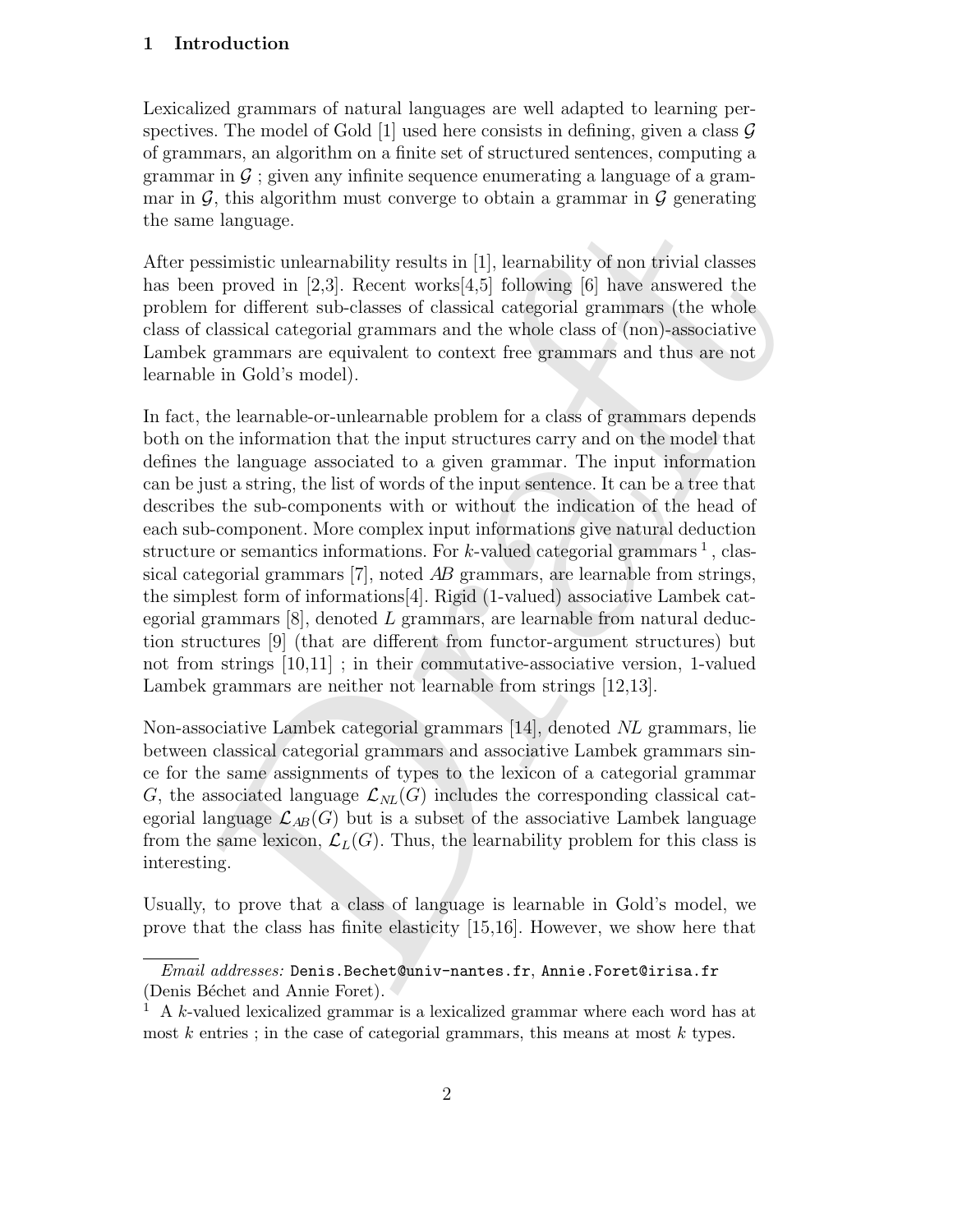this does not hold for k-valued non-associative Lambek categorial grammars. However, we can bypass this difficulty. In fact, this class is learnable as it is shown in the paper. This is not the first example of a learnable class with infinite elasticity : the famous class of languages recognized by  $k$ -reversible automata does not have finite elasticity, but is nevertheless learnable [17] .

In section 3 we define alternative deduction rules for NL-grammars<br>
in product) and we define generalized PA-structures; in fact these rules<br>
in product) and we define generalized points are the generalization of CA-struc The paper is organized as follows. Section 2 gives some background knowledge on non-associative Lambek categorial grammars and on learning in Gold's model. In section 3 we define alternative deduction rules for NL-grammars (without product) and we define generalized FA-structures; in fact these rules are extensions of the cancelation rules of classical categorial grammars that lead to the generalization of FA-structures proposed here. Section 4 presents the proof that the class of 1-valued (and thus  $k$ -valued) non-associative Lambek categorial grammars have infinite elasticity and thus is not easily learnable in Gold's model. Section 5 shows that k-valued non-associative Lambek categorial grammars are learnable from generalized FA-structures in Gold's model. Section 6 concludes.

# 2 Background

### 2.1 Categorial Grammars

The reader not familiar with Lambek Calculus and its non-associative version will find nice presentation in the first articles written by Lambek [8,14] or more recently in [18–23]. We use in the paper non-associative Lambek calculus without empty sequence and without product.

**Definition 1 (Types)** The types  $Tp$ , or formulas, are generated from a set of primitive types  $Pr$ , or atomic formulas, by two binary connectives<sup>2</sup> "/" (over) and  $\gamma$ " (under):

$$
Tp ::= Pr \mid Tp \backslash Tp \mid Tp/Tp
$$

Definition 2 (Rigid and k-valued categorial grammars)  $A$  categorial grammar is a structure  $G = (\Sigma, I, S)$  where:

- $\Sigma$  is a finite alphabet (the words in the sentences);
- $I : \Sigma \mapsto \mathcal{P}^f(T_p)$  is a function (called a lexicon) that assigns a finite set of types to each element of  $\Sigma$  (the possible categories of each word);
- $S \in \mathbb{P}$  is the main type associated to correct sentences.

If  $X \in I(a)$ , we say that G associates X to a and we write  $G : a \mapsto X$ . A

 $\overline{2}$  no product connective is used in the paper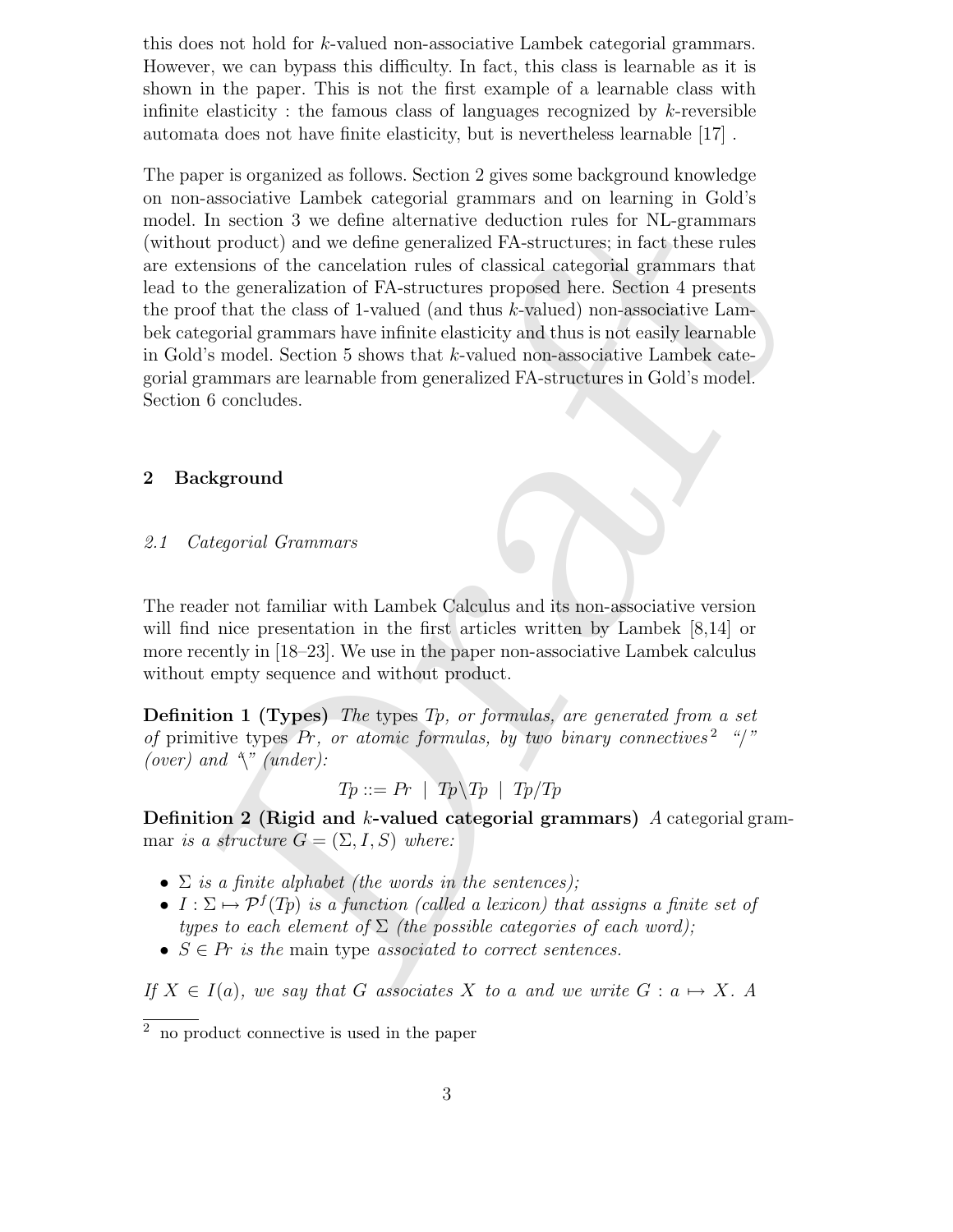k-valued categorial grammar is a categorial grammar where, for every word  $a \in \Sigma$ ,  $I(a)$  has at most k elements. A rigid categorial grammar is a 1-valued categorial grammar.

#### 2.2 Non-associative Lambek Calculus NL

#### 2.2.1 NL derivation  $\vdash_{NL}$

NL derivation  $\vdash_{NL}$ <br>
orgical system, we use Gentzen-style sequent presentation. A sequent<br>
is composed of a binary tree of formulas  $\vdash$  (the set of such trees is<br>  $T_{P0}$ ) which is the antecedent configuration and a As a logical system, we use Gentzen-style sequent presentation. A sequent  $\Gamma \vdash A$  is composed of a binary tree of formulas  $\Gamma$  (the set of such trees is noted  $\mathcal{T}_{T_p}$ ) which is the antecedent configuration and a succedent formula A. A context  $\Gamma[\cdot]$  is a binary tree of formulas with a hole. For X, a formula or a binary tree of formulas,  $\Gamma[X]$  is the binary tree obtained from  $\Gamma[\cdot]$  by filling the hole with X.

**Definition 3 (NL)** A sequent is valid in NL and is noted  $\Gamma \vdash_{NL} A$  iff  $\Gamma \vdash A$ can be deduced from the following rules:

$$
\frac{(\Gamma, B) \vdash A}{A \vdash A} \mathbf{A} \mathbf{x} \qquad \frac{(\Gamma, B) \vdash A}{\Gamma \vdash A/B} / R \qquad \frac{(A, \Gamma) \vdash B}{\Gamma \vdash A \setminus B} \setminus R
$$
\n
$$
\frac{\Gamma \vdash A \quad \Delta[A] \vdash B}{\Delta[\Gamma] \vdash B} \mathbf{Cut} \quad \frac{\Gamma \vdash A \quad \Delta[B] \vdash C}{\Delta[(B/A, \Gamma)] \vdash C} / L \quad \frac{\Gamma \vdash A \quad \Delta[B] \vdash C}{\Delta[(\Gamma, A \setminus B)] \vdash C} \setminus L
$$

**Cut elimination.** We recall that the cut rule can be eliminated in  $\vdash_{NL}$ : every derivable sequent has a cut-free derivation.

# 2.2.2 NL languages

 $\mathcal{E}^+$  denotes the set of non-empty strings over  $\mathcal{E}$ . Let  $\mathcal{T}_{\mathcal{E}}$  denote the set of (non-empty) well-bracketed lists (binary trees) of elements of  $\mathcal E$ .

**Definition 4 (Yield)** If T is a tree where the leaves are elements of a set  $\mathcal{E}$ ,  $yield_{\mathcal{E}}(T) \in \mathcal{E}^+$  is the list of leaves of T.

This notation will be used for well-bracketed lists of words  $yield_\Sigma$ , for binary trees of formulas  $yield_{Tp}$  and will be extended to FA structures (see further Definition 11).

**Definition 5 (Language)** Let  $G = (\Sigma, I, S)$  be a categorial grammar.

• G generates a well-bracketed list of words  $T \in \mathcal{T}_{\Sigma}$  (in NL model) iff there exists  $\Gamma$  a binary tree of types,  $c_1, \ldots, c_n \in \Sigma$  and  $A_1, \ldots, A_n \in T_p$  such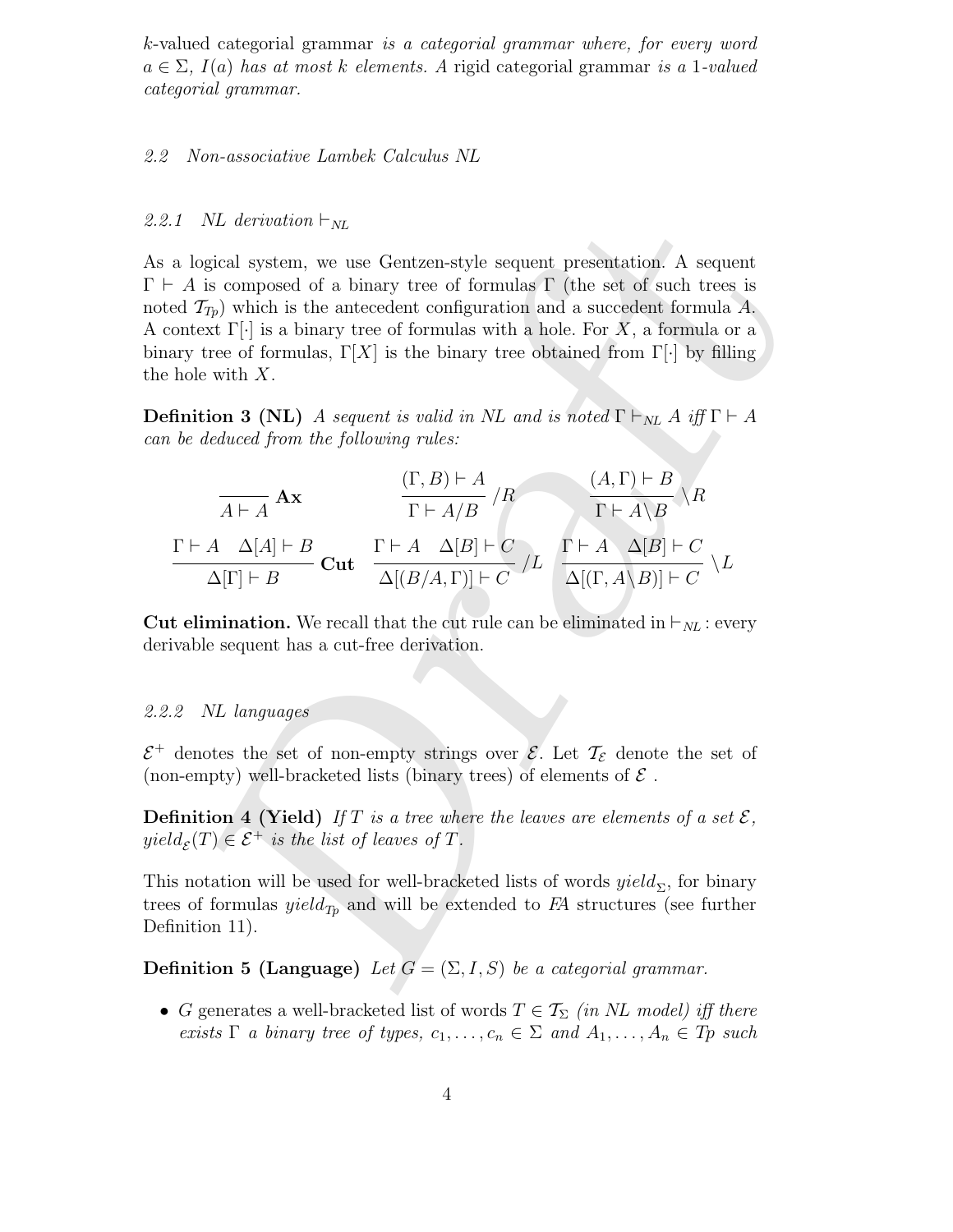that:

$$
\begin{cases}\nG: c_i \mapsto A_i \ (1 \leq i \leq n) \\
\Gamma = T[c_1 \to A_1, \dots, c_n \to A_n] \\
\Gamma \vdash_{NL} S\n\end{cases}
$$

where  $T[c_1 \rightarrow A_1, \ldots, c_n \rightarrow A_n]$  means the binary tree obtained from T by substituting the left to right occurrences of  $c_1, \ldots, c_n$  by  $A_1, \ldots, A_n$ .

- G generates a string  $c_1 \cdots c_n \in \Sigma^+$  iff there exists  $T \in \mathcal{T}_{\Sigma}$  such that  $yield_{\Sigma}(T) = c_1 \cdots c_n$  and G generates T.
- The language of well-bracketed lists of words *corresponding to*  $G$ *, written*  $\mathcal{BL}_{NL}(G)$ , is the set of well-bracketed lists of words generated by G.
- The language of strings corresponding to G, written  $\mathcal{L}_{NL}(G)$ , is the set of strings generated by G.

**Example 1** Let  $\Sigma_1 = \{John, Mary, likes\}$  and let  $Pr_1 = \{S, N\}$ . We define:

$$
G_1 = \begin{cases} John & \mapsto N \\ Mary & \mapsto N \\ likes & \mapsto N \setminus (S/N) \end{cases}
$$

 $G_1$  is a rigid (or 1-valued) grammar. We can prove that  $((N, N\langle S/N\rangle), N) \vdash_{NL}$ S. Thus, we get:

John likes Mary 
$$
\in
$$
  $\mathcal{L}_{NL}(G_1)$   
 $((John likes) Mary) \in \mathcal{BL}_{NL}(G_1)$ 

 $e^{id}S(T) = c_1 \cdots c_n$  and G generates  $\tilde{T}$ .<br>  $e^{id}S(T) = c_1 \cdots c_n$  and G generates  $\tilde{T}$ .<br>  $e^{id}S(M)$  is the set of well-bracketd lists of words corresponding to G, written<br>  $i_{Nn}(G)$ , is the set of well-bracketal itsis of One interest of NL when compared to classical categorial grammars lies in its possibility to easily encode a restriction on the use of a basic category. For instance when we want to distinguish between a noun phrase and pronouns in subject position or object position, we can proceed as follows.

**Example 2** Let  $\Sigma_2 = \{John, Mary, likes, he, she, him, her\}$  and let  $Pr_2 =$  $\{S, N, X_1, X_2\}$ . We define the following rigid grammar:

$$
G_2 = \begin{cases} John, Mary \rightarrow N \\ he, she \\ him, her \\ likes \rightarrow N_1 \setminus (S/N_2) \end{cases}
$$

where  $N_1 = X_1/(N \backslash X_1)$  and  $N_2 = X_2/(N \backslash X_2)$ .

We get: ((He likes) Mary)  $\in \mathcal{BL}_{NL}(G_2)$  but: John likes she  $\notin \mathcal{L}_{NL}(G_2)$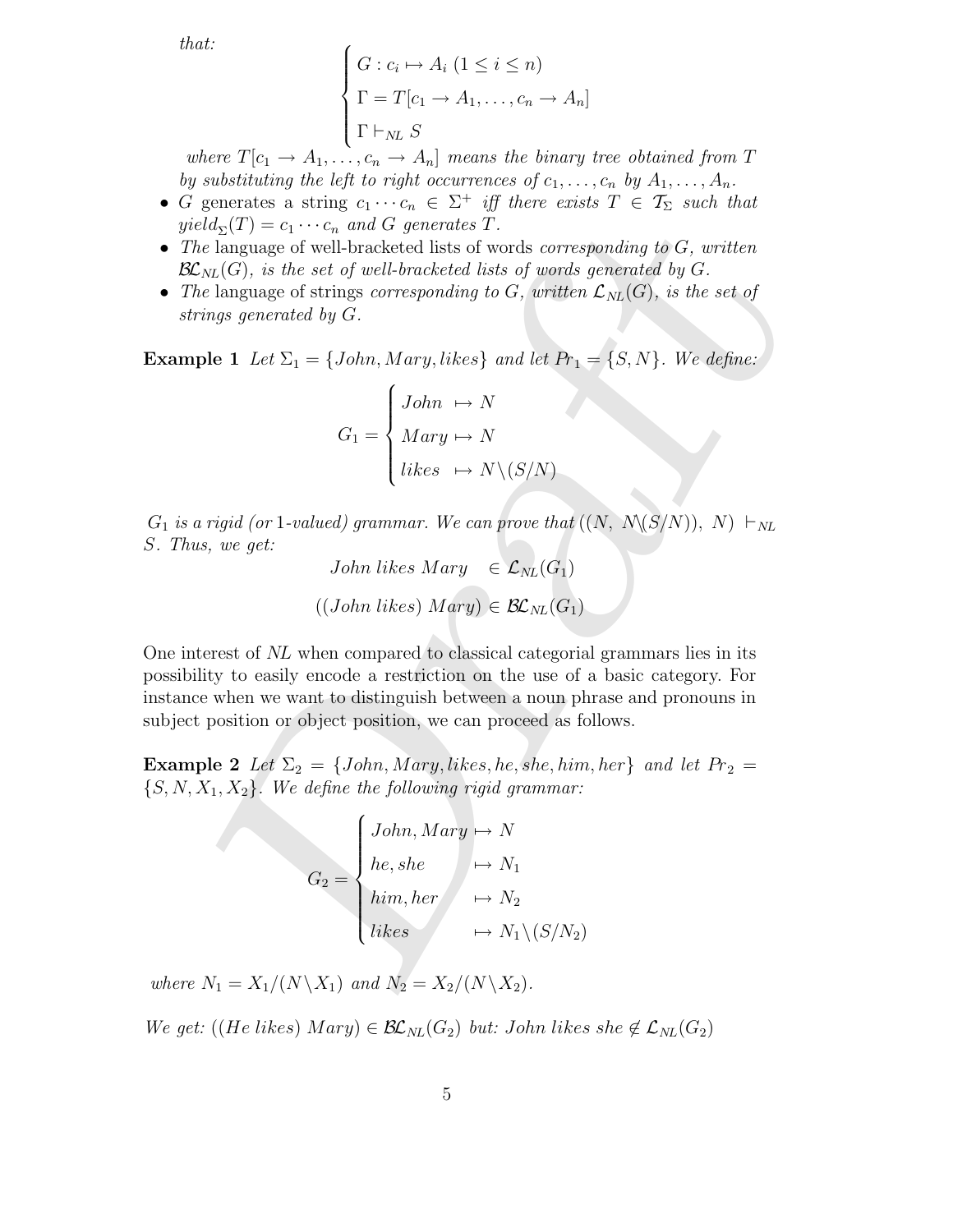**Definition 6 (Grammar System)** A grammar system is a triple  $\langle \mathbb{G}, \mathbb{S}, \mathbb{L} \rangle$ where:

- G is a "hypothesis space" (hereafter a set of grammars, for example categorial grammars on  $\Sigma$ )
- S is a "sample space" (for example  $\Sigma^*$  or structured sentences like  $\mathcal{T}_{\Sigma}$ )
- L is a function from G to subsets of S (for instance  $\mathcal{L}_{NL}$  or  $\mathcal{BL}_{NL}$ )

Let  $\langle \mathbb{G}, \mathbb{S}, \mathbb{L} \rangle$  denote a grammar system. A learning algorithm  $\phi$  on G is an algorithm that takes as input a finite list of S (a list of (structured) sentences) and returns an element of G (a grammar) as follows.

**Definition 7 (Learning function)** In a grammar system  $\langle \mathbb{G}, \mathbb{S}, \mathbb{L} \rangle$  a function  $\phi$  is said to learn  $\mathbb G$  in Gold's model iff for any  $G \in \mathbb G$  and for any enumeration  $\langle e_i \rangle_{i \in \mathbb{N}}$  of  $\mathbb{L}(G)$  there exists  $n_0 \in \mathbb{N}$  and a grammar  $G' \in \mathbb{G}$  such that  $\mathbb{L}(G') = \mathbb{L}(G)$  and  $\forall n \geq n_0, \phi(\langle e_0, \ldots, e_n \rangle) = G'.$  A class of grammars of  $\langle \mathbb{G}, \mathbb{S}, \mathbb{L} \rangle$  is said learnable when there exists a computable function that learns G. It is said unlearnable otherwise.

**Definition 8 (Finite and infinite elasticity)** A class  $C$  of languages has infinite elasticity iff there exists an infinite sequence  $\langle e_i \rangle_{i \in \mathbb{N}}$  of sentences and an infinite sequence  $\langle L_i \rangle_{i \in \mathbb{N}}$  of languages in C such that  $\forall n \in \mathbb{N} : e_n \notin L_n$ and  $\{e_0, \ldots, e_{n-1}\} \subseteq L_n$ . A class C of languages has finite elasticity iff it does not have infinite elasticity.

Theorem 9 (Finite elasticity implies learnability [Wright  $[15]$ ]) If the languages corresponding to a class of grammars  $\mathbb{G}$  of a grammar system  $(\mathbb{G}, \mathbb{S}, \mathbb{L})$ have finite elasticity then G is learnable in Gold's model (provided that the class of grammars is recursively enumerable and the universal membership problem for this class is decidable).

a "sample space" (for example  $\Sigma^*$  or structured sentences like  $T_{\Sigma}$ )<br>a function from G to subsets of S (for instance  $\mathcal{L}_{NL}$  or  $\mathbb{R}\mathcal{C}_{NL}$ )<br>s,  $\mathbb{R}$ .), alonot a guaranta system. A learning algorithm  $\phi$  We now examplify categorial grammar inference in the simpler variant of ABrigid grammars, with positive structured examples (called FA-structures in the AB framework); this structure represents the decompositions of sentences in sub-components distinguishing the functional parts from the argument parts; the internal nodes indicate the direction of application (forward by FApp or backward by  $BApp$ <sup>3</sup>. W. Buszkowski and G. Penn have provided a unification algorithm on types to construct the most general lexicon generating the positive examples. This method has been used and extended in [4]. We give below an example that illustrates the algorithm.

<sup>&</sup>lt;sup>3</sup> with a left application rule:  $A/B$ ,  $B \to A$  and a right application rule:  $B$ ,  $B \setminus A \to A$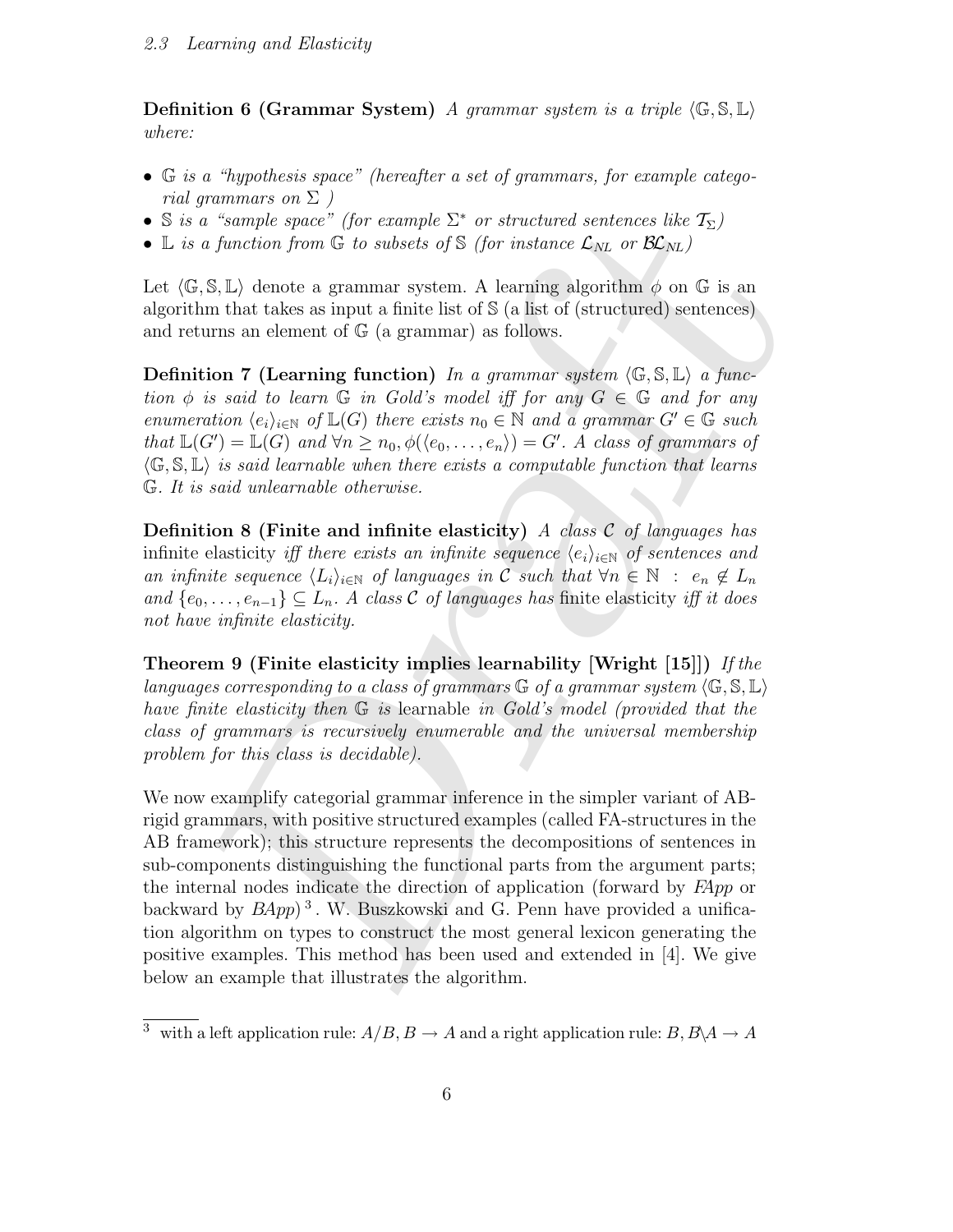**Example 3** We consider the following two structured examples :



ent types are first generated: the root is labelled S, distinct variables label<br>variant nodes; here  $X_1$  and  $X_2$  for the first sentence,  $X_3$  and  $X_4$  for the<br>one. Next step is the computation of the types for functo Argument types are first generated: the root is labelled S, distinct variables label the argument nodes; here  $X_1$  and  $X_2$  for the first sentence,  $X_3$  and  $X_4$  for the second one. Next step is the computation of the types for functor nodes. The final step is the unification of the types associated to the same lexical entry. This is summarized in the following table :

| John | $X_2, X_3$                                             | $ X_2 = X_3 $ | $X_1$ |
|------|--------------------------------------------------------|---------------|-------|
|      | likes $X_2 \setminus (S/X_1),  X_2 = X_4 $             |               |       |
|      | $X_4\setminus (S/X_3)$ $X_3 = X_1X_1\setminus (S/X_1)$ |               |       |
| Mary | $X_1, X_4$                                             | $ X_1 = X_4 $ | $X_1$ |

# 3 GAB deductions and generalized FA-structures

3.1 FA structures over a set  $\mathcal E$ 

We give a general definition of  $FA$  structures over a set  $\mathcal{E}$ , whereas in practice  $\mathcal E$  is either an alphabet  $\Sigma$  or a set of types such as  $Tp$ .

**Definition 10** (FA structures ) Let  $\mathcal{E}$  be a set, a FA structure over  $\mathcal{E}$  is a binary tree where each leaf is labelled by an element of  $\mathcal E$  and each internal node is labelled by FApp (forward application) or BApp (backward application):

$$
\mathcal{F} \mathcal{A}_{\mathcal{E}} ::= \mathcal{E} \mid \ \overline{F \mathcal{A} \mathcal{P} \mathcal{P}}(\mathcal{F} \mathcal{A}_{\mathcal{E}}, \mathcal{F} \mathcal{A}_{\mathcal{E}}) \mid \ \overline{B \mathcal{A} \mathcal{P} \mathcal{P}}(\mathcal{F} \mathcal{A}_{\mathcal{E}}, \mathcal{F} \mathcal{A}_{\mathcal{E}})
$$

Definition 11 (Tree yield) The well-bracketed list of words obtained from a FA structure F over  $\mathcal E$  by forgetting FApp and BApp labels is called the tree yield of F over  $\mathcal E$  (notation tree<sub> $\mathcal E$ </sub> $(F)$ ).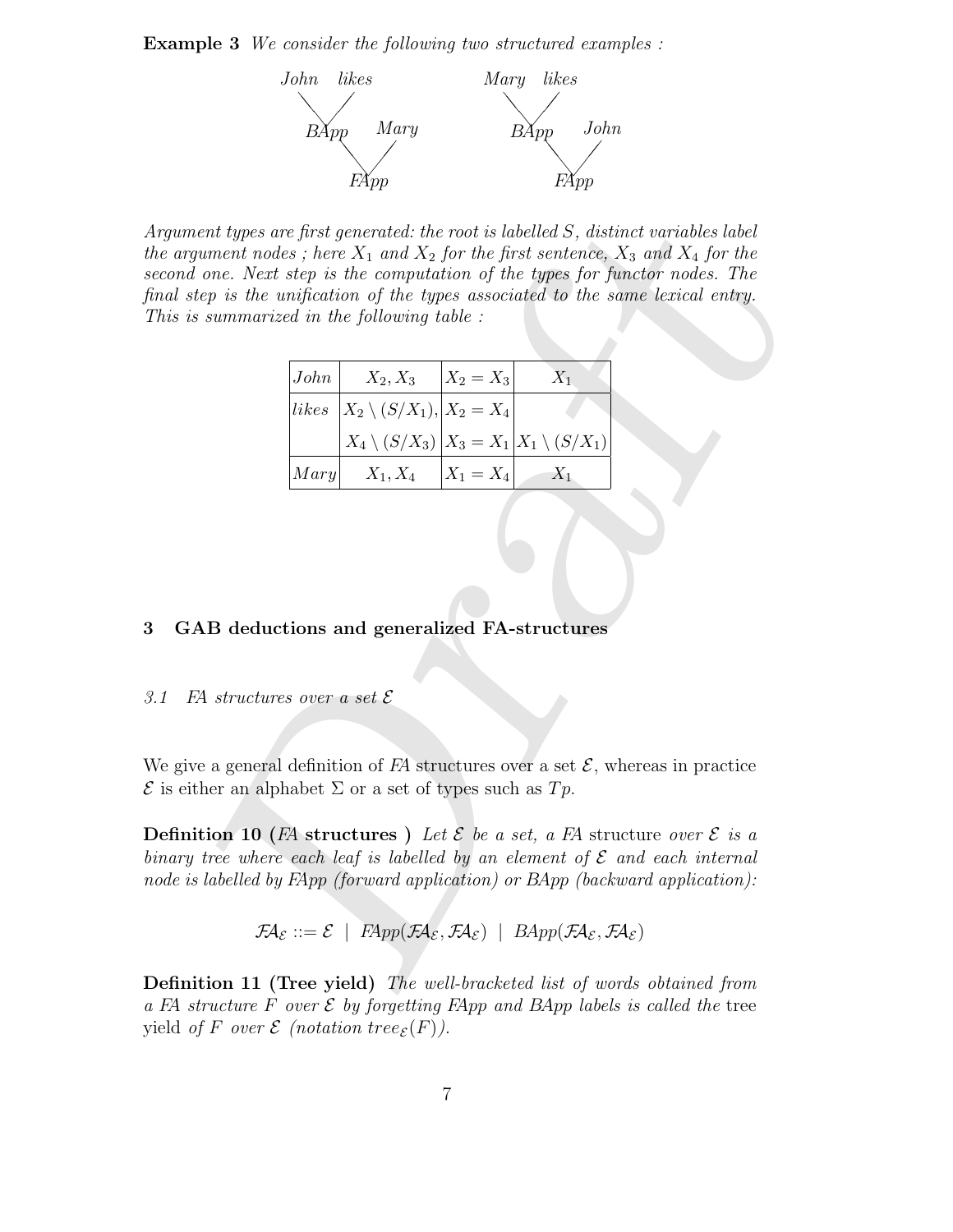**Definition 12 (GAB Deduction)** Generalized AB deductions (GAB deductions) over Tp are the deductions built from formulas on Tp (the base case) using the following conditional rules  $(C \vdash_{NL} B$  must be valid in NL):

$$
\frac{A/B \quad C}{A} \quad FApp \quad \frac{C \quad B \setminus A}{A} \quad BApp
$$

$$
C \vdash_{NL} B \quad valid \quad in \quad NL
$$

GAB deductions can be seen as a generalization of AB deductions in the following sense: for AB application rules C and B must be the same formula.

Definition 13 (FA structure of a GAB deduction) To each GAB deduction  $P$ , we associate a FA structure, written  $F\!A_{T_p}(P)$ , such that each internal node corresponds to the application of a rule in  $\mathcal P$  and is labelled by the name of this rule and where the leaves are the same as in P.



Definition 14 (GAB Deductions of  $F \vdash_{GAB} A$  or  $\Gamma \vdash_{GAB} A$ )

- For a FA structure over types  $F \in F\!A_{Tp}$  and  $A \in T_p$ , we say that  $P$  is  $a^4$ GAB deduction of  $F \vdash_{\text{GAB}} A$  when A is the type of the conclusion of P and when  $FA_{T_p}(\mathcal{P}) = F$ .
- For a tree over types  $\Gamma \in \mathcal{T}_{T_p}$  and  $A \in T_p$ , we say that  $\mathcal P$  is a GAB deduction of  $\Gamma \vdash_{GAB} A$  when A is the type of the conclusion of P and when  $tree_{Tp}(F\mathcal{A}_{Tp}(\mathcal{P})) = \Gamma.$

<sup>&</sup>lt;sup>4</sup> in fact, given a FA structure F, there is at most one GAB deduction  $P$  s.t.  $FA_{Tp}(\mathcal{P}) = F$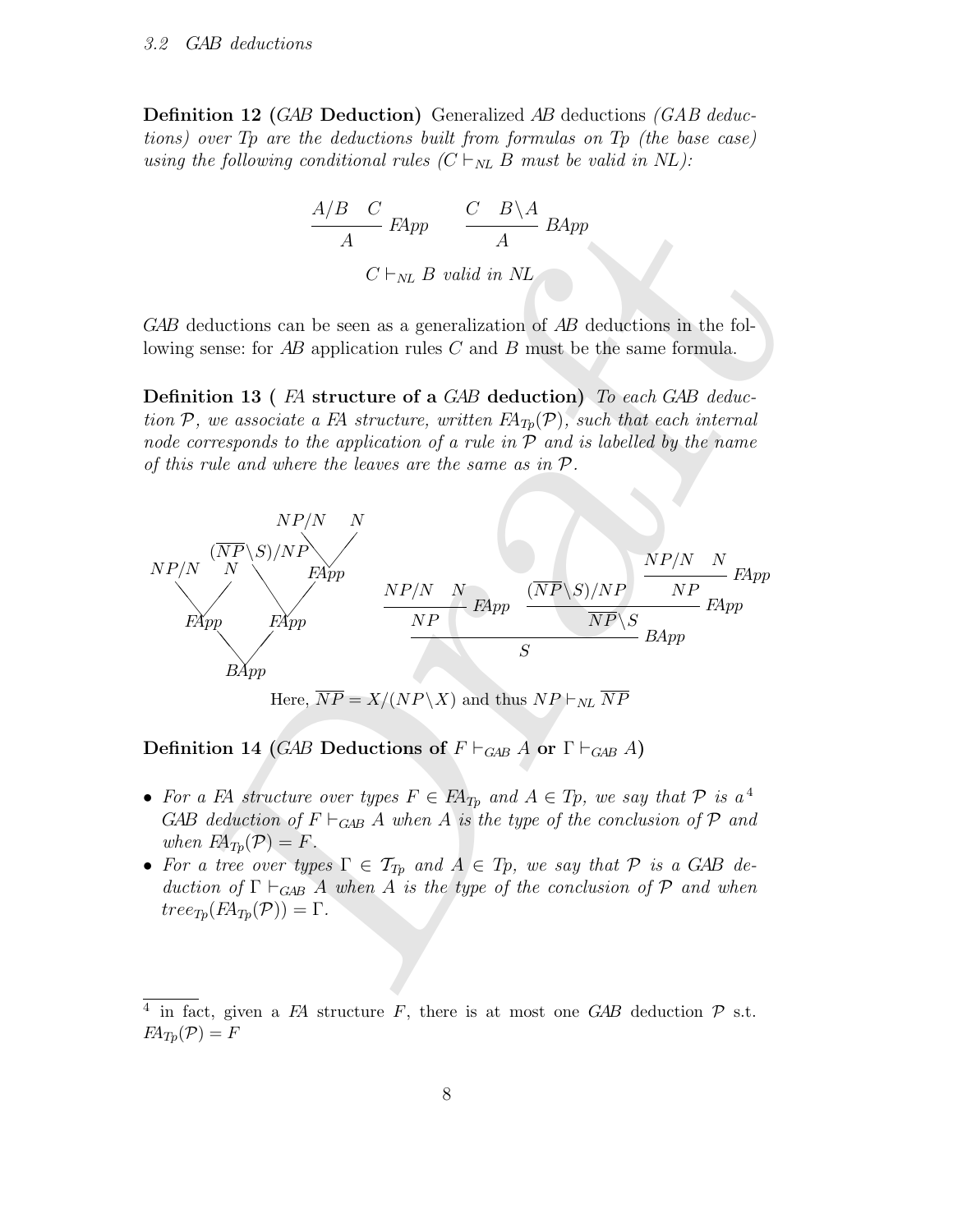#### 3.2.1 GAB Languages

Similarly to classical categorial grammars, we can associate to each categorial grammar a language of FA structures.

**Definition 15 (GAB Languages)** Let  $G = (\Sigma, I, S)$  be a categorial grammar over Tp :

•  $G = (\Sigma, I, S)$  generates a FA structure  $F \in F_A$  (in the GAB derivation model) iff there exists a GAB derivation of a FA structure  $D \in F\!A_{T_p}$ ,  $c_1, \ldots, c_n \in \Sigma$  and  $A_1, \ldots, A_n \in T_p$  such that:

$$
\begin{cases}\nG: c_i \mapsto A_i \ (1 \leq i \leq n) \\
D = F[c_1 \to A_1, \dots, c_n \to A_n] \\
D \vdash_{GAB} S\n\end{cases}
$$

(2,1, 1) generates a stringture  $F \in F_X$ ;<br>  $n_1, c_n \in \Sigma$  and  $A_1, ..., A_n \in T$  where  $F(X)$  (to the defined  $\alpha$  or  $B_1$  structure  $D \in B_{T_T}$ ,<br>  $n_1, c_n \in \Sigma$  and  $A_1, ..., A_n \in T_P$  such that:<br>  $\begin{cases}\nG : c_i \mapsto A_i \ (1 \leq i \leq n) \\
D = F[c_1 \rightarrow A_$ where  $F[c_1 \rightarrow A_1, \ldots, c_n \rightarrow A_n]$  means the FA structure obtained from F by substituting respectively the left to right occurrences of  $c_1, \ldots, c_n$  by  $A_1, \ldots, A_n$ .

- G generates a well-bracketed list of words  $T \in \mathcal{T}_{\Sigma}$  iff there exists  $F \in F\mathcal{A}_{\Sigma}$ such that tree $\Sigma(F) = T$  and G generates F.
- G generates a string  $c_1 \cdots c_n \in \Sigma^+$  iff there exists  $F \in FA_\Sigma$  such that  $yield_{\Sigma}(tree_{\Sigma}(F)) = c_1 \cdots c_n$  and G generates F.
- The language of FA structures corresponding to G, written  $\mathcal{FL}_{GAB}(G)$ , is the set of FA structures generated by G.
- The language of well-bracketed lists of words *corresponding to G*, written  $\mathcal{BL}_{GAB}(G)$ , is the set of well-bracketed lists of words generated by G.
- The language of strings corresponding to G, written  $\mathcal{L}_{GAB}(G)$ , is the set of strings generated by G.

Example 4 If we take the categorial grammar that is defined in Example 2, we get:

| He likes Mary         | $\in \mathcal{L}_{GAB}(G_2)$  |
|-----------------------|-------------------------------|
| $((He\,likes)\,Mary)$ | $\in \mathcal{BL}_{GAB}(G_2)$ |

 $F\!App(BApp(He, likes), Mary) \in \mathcal{FL}_{GAB}(G_2)$ 

because we can build the following deduction (where  $N_2 = X_2/(N \backslash X_2)$  that entails  $N \vdash N_2$ :

$$
\frac{He}{N_1} \frac{1}{N_1 \setminus (S/N_2)} \frac{Mary}{BApp} \frac{Mary}{N}
$$
  

$$
\frac{S/N_2}{S} \frac{Hary}{N}
$$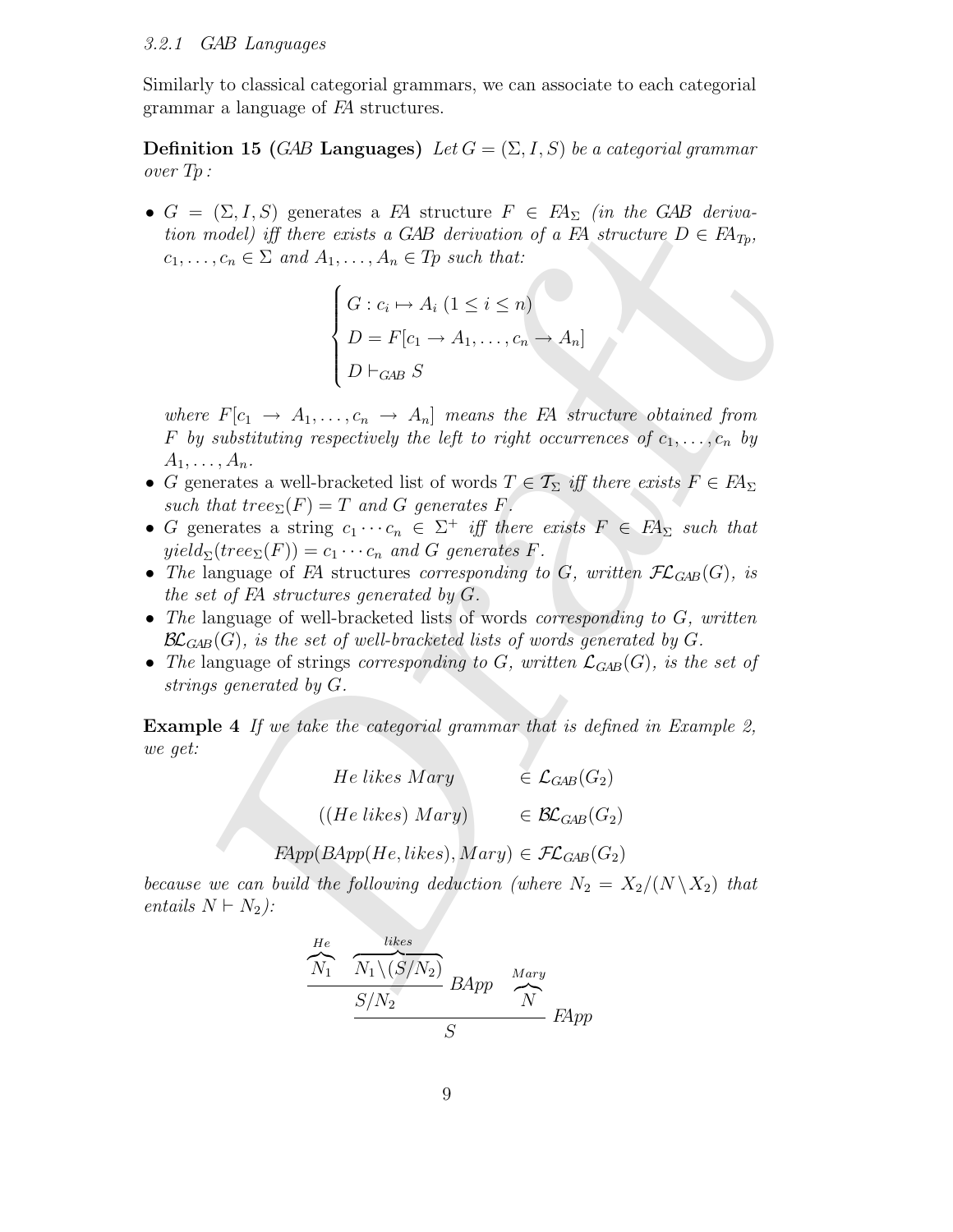Mary likes he  $\notin \mathcal{L}_{GAB}(G_2)$ 

#### 3.3 NL and GAB languages

In fact, there is a strong correspondence between GAB deductions and NL derivations. In particular with Theorem 16, we show that the respective string languages and binary tree languages are the same.

**Theorem 16** If A is an atomic formula,  $\Gamma \vdash_{GB} A$  iff  $\Gamma \vdash_{NL} A$ 

Corollary 17  $\mathcal{BL}_{NL}(G) = \mathcal{BL}_{GAB}(G)$  and  $\mathcal{L}_{NL}(G) = \mathcal{L}_{GAB}(G)$ 

We write, for the rest of the paper,  $\mathcal{FL}(G)$ ,  $\mathcal{BL}(G)$  and  $\mathcal{L}(G)$  in place of  $\mathcal{FL}_{GAB}(G)$ ,  $\mathcal{BL}_{GAB}(G) = \mathcal{BL}_{NL}(G)$  and  $\mathcal{L}_{GAB}(G) = \mathcal{L}_{NL}(G)$ .

**Proof of**  $\Gamma \vdash_{GAB} A \Rightarrow \Gamma \vdash_{NL} A$  (A does not need to be atomic): This is relatively easy because a GAB deduction is just a mixed presentation of an NL proof using a natural deduction part and a NL derivation part (hypotheses on nodes). We can transform recursively a GAB deduction. Suppose that the last rule of a GAB deduction corresponding to a FA structure  $FApp(F_1, F_2)$  is:



, there is a strong correspondence between  $GAB$  deductions and  $NL$ <br>
tions. In particular with Thoorem 16, we show that the respective string<br>
ges and binary tree languages are the same.<br> **em 16** If A is an atomic formula, We know that  $C \vdash_{NL} B$  and we have two sub-deductions  $\mathcal{P}_1$  and  $\mathcal{P}_2$  that correspond to  $F_1$  and  $F_2$ . The first one,  $\mathcal{P}_1$ , concludes with  $A/B$  and the second,  $\mathcal{P}_2$ , with C. By induction hypothesis, the two deductions correspond to two NL derivations of  $tree_{Tp}(F_1) \vdash_{NL} A/B$  and  $tree_{Tp}(F_2) \vdash_{NL} C$ . Now, using  $(2)$  for  $(A/B, B) \vdash A$  and two cuts, we find that  $tree_{Tp}(FApp(F_1, F_2)) =$  $(tree_{Tp}(F_1), tree_{Tp}(F_2)) \vdash_{NL} A$ . The other possibility  $((BApp)$  as first rule) is very similar and the base case is obvious.

**Proof of**  $\Gamma \vdash_{NL} A \Rightarrow \Gamma \vdash_{GAB} A$  (A atomic): This property results from an alternative presentation of NL where contexts are in a limited form [19]: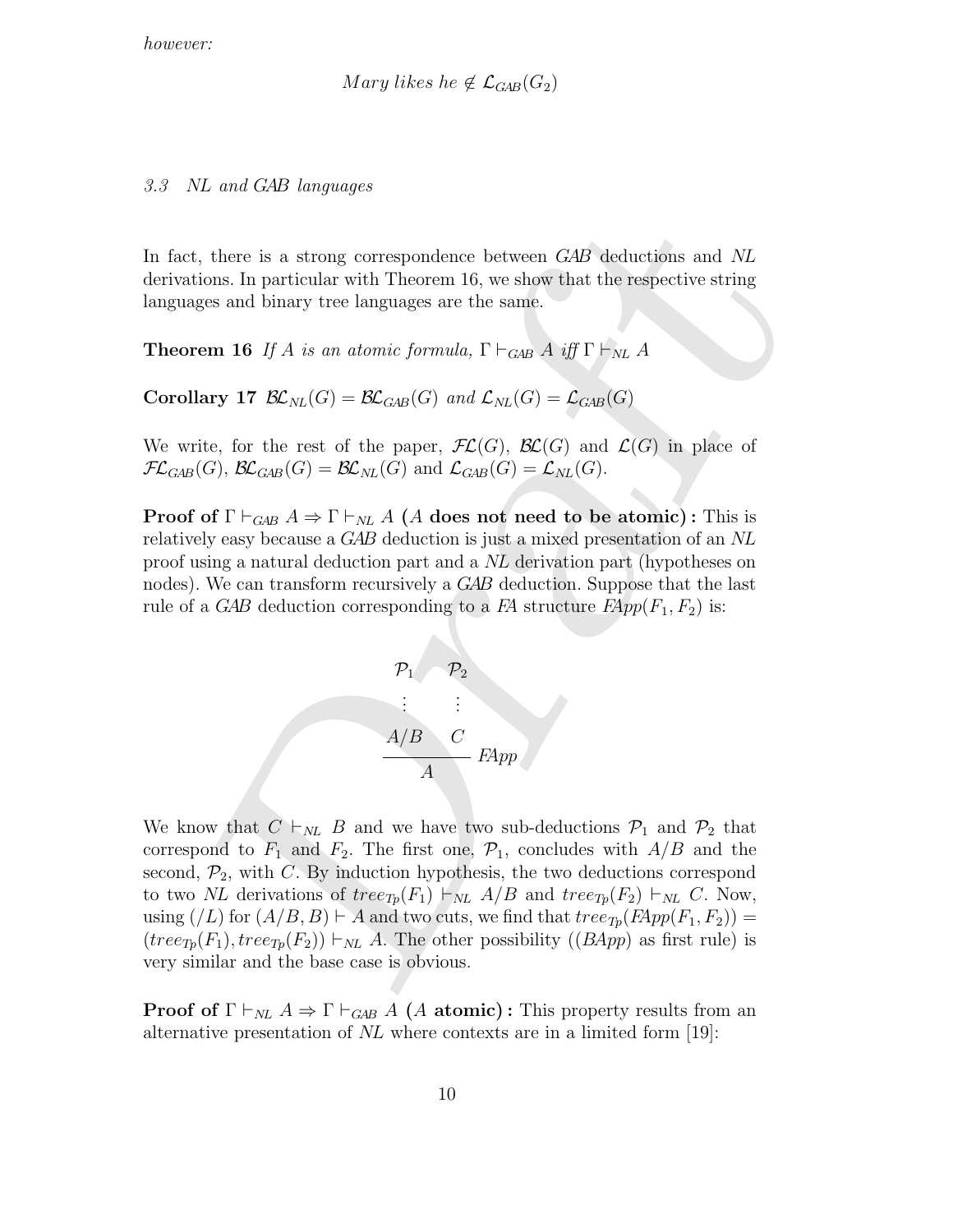$$
\frac{(C,B)\vdash A}{A\vdash A} \mathbf{A} \mathbf{x} \qquad \frac{(C,B)\vdash A}{C\vdash A/B} / R^* \qquad \frac{(A,C)\vdash B}{C\vdash A\setminus B} \setminus R^*
$$

$$
\frac{D \vdash C \quad \Delta[B] \vdash A}{\Delta[(B/C, D)] \vdash A} / L^* \quad \frac{D \vdash C \quad \Delta[B] \vdash A}{\Delta[(D, C \setminus B)] \vdash A} \setminus L^*
$$

and Trautwen in [19] have proved the equivalence of NL and this system<br>MZD<sup>2</sup><sup>2</sup>, Now, if we have a NL derivation of  $\Gamma \vdash_{NL} A$  with A atomic, the<br>le on the main branch of the derivation must be a left rule. For instance Aarts and Trautwein in [19] have proved the equivalence of NL and this system called  $NLD_0^{**}$ . Now, if we have a NL derivation of  $\Gamma \vdash_{NL} A$  with A atomic, the first rule on the main branch of the derivation must be a left rule. For instance, for  $($ /L),  $\Gamma$  can be written  $\Delta[(B/C, D)]$  and we get a  $NLD_0^{**}$  derivation of  $D \vdash$ C and another one of  $\Delta[B] \vdash A$ . We can apply our hypothesis to the second derivation. At this point, we have a GAB deduction  $\mathcal{P}[B]$  of  $\Delta[B] \vdash_{GAB} A$ . In this deduction, we replace the leaf node corresponding to  $B$  by a new node corresponding to the conclusion of  $(FApp)$  rule:

$$
B \xrightarrow{B/C} B
$$
  

$$
B \xrightarrow{\cdot} B
$$
  

$$
\vdots \rightarrow \vdots
$$
  

$$
P \xrightarrow{\cdot} P
$$

This transformation gives a GAB deduction corresponding to  $\Delta[(B/C, D)]$ since  $D \vdash C$ . The other possibility for  $(\mathcal{L})$  is symmetrical and the base case where the derivation is an axiom is obvious.

#### 4 Infinite Elasticity Theorem

We prove, in this section that, the class of rigid (also k-valued for each k)  $NL$ languages of FA structures has infinite elasticity. Thus, the learning problem which is solved in section 5 is difficult for this class.

The problem here is to find an infinite sequence  $\langle G_i \rangle_{i \in \mathbb{N}}$  of categorial grammars and an infinite sequence  $\langle F_i \rangle_{i \in \mathbb{N}}$  of FA structures such that, for all  $n \in \mathbb{N}$ :

$$
\begin{cases}\nF_n \notin \mathcal{FL}(G_n) \\
\{F_0, \ldots, F_{n-1}\} \subseteq \mathcal{FL}(G_n)\n\end{cases}
$$

## Construction of the Infinite Sequences

The primitive types are  $Pr = \{A, S\}$ . We define by induction formulas  $D_0 = A$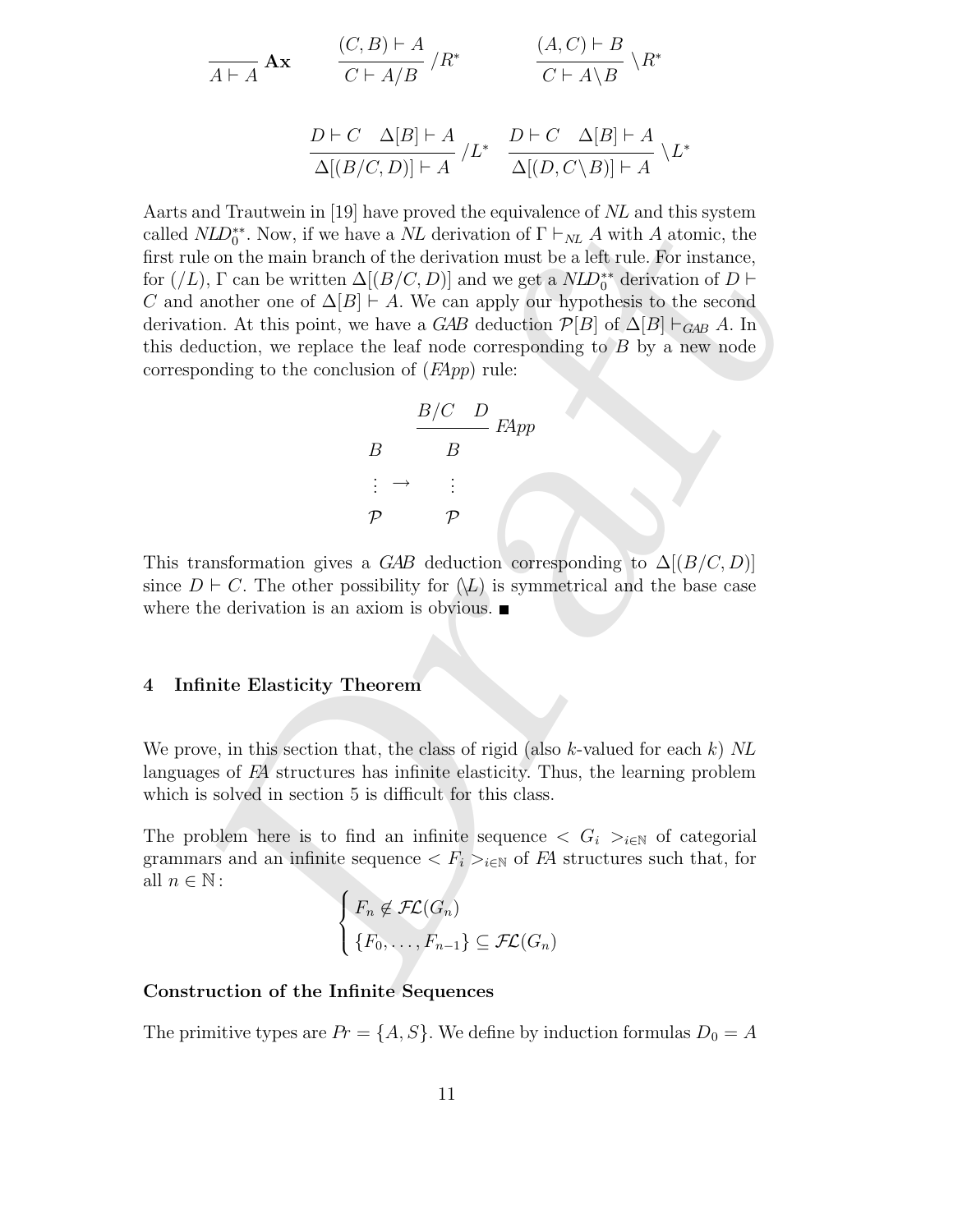and  $D_{n+1} = D_n/(D_n \backslash D_n)$ . The alphabet is  $\Sigma = \{a, b, c\}$ . We define:

$$
G_n: \begin{cases} a \mapsto A \backslash A \\ b \mapsto D_n \\ c \mapsto S/D_n \end{cases}
$$

We define by induction FA structures  $E_0 = b$  and  $E_{n+1} = FApp(E_n, a)$ . Finally the sequence of FA structures is defined by  $\langle F_n = FApp(c, E_{n+1}) \rangle$ .

**Theorem 18** The class of rigid (also k-valued for each  $k$ ) NL languages of FA structures over  $\Sigma$  has infinite elasticity.

mean of *TA* structures is defined by  $\propto F_n = Pkpp(e, E_{n+1}) >$ .<br> **em 18** The class of rigid (also k-valued for each k) NL languages of<br>
technes over  $\Sigma$  has infinite elasticity.<br>
of  $\forall n \in \mathbb{N}$ :  $\{F_1, \ldots, F_n\} \subseteq \mathcal{F}L(G_{n$ **Proof of**  $\forall n \in \mathbb{N}: \{F_1, \ldots, F_n\} \subseteq \mathcal{FL}(G_{n+1})$ : In fact we can first prove that  $\forall n \in \mathbb{N}, D_n \vdash_{NL} D_{n+1}$ . This is easy because  $D_{n+1} = D_n/(D_n \backslash D_n)$  is a typeraising of  $D_n$ . Thus, if  $0 \le i \le n$ , we have  $D_i \vdash_{NL} D_n$ . Secondly, we can prove by induction that  $A \setminus A \vdash_{NL} D_n \setminus D_n$ . For  $n = 0$ , it is obvious and for  $n > 0$ , by hypothesis, we have  $A \ A \vdash_{NL} D_{n-1} \ D_{n-1}$  and because  $D_{n-1} \vdash_{NL} D_n$ , we have  $(D_{n-1}/(D_{n-1}\setminus D_{n-1}), A\setminus A) \vdash_{NL} D_n$ . Then  $A\setminus A \vdash_{NL} (D_{n-1}/(D_{n-1}\setminus D_{n-1}))\setminus D_n =$  $D_n \backslash D_n$ . For the rest, we have to check that we can put these derivation on the unique FA structure on Tp that corresponds to  $F_n$  ( $G_n$  is rigid and there is no choice for the type of each element of  $\Sigma$ ).

**Proof of**  $F_n \notin \mathcal{FL}(G_n)$ : In fact, with FA structures, we know the structure of a corresponding derivation and we just have to find a justification for internal rules. For a derivation corresponding to  $F_n$  in  $\mathcal{FL}(G_n)$ , since  $G : b \mapsto D_n$  and  $G: a \mapsto A\backslash A$ , the deepest internal node for  $n > 0$  is:

$$
\underbrace{\overbrace{D_n = D_{n-1}/(D_{n-1} \setminus D_{n-1})}^{b} \cdot \overbrace{A \setminus A}^{a}}_{\vdots} \overbrace{PApp}
$$

If we go from the deepest node to the root, we find successively formulas  $D_{n-1}, \ldots$  But, because the FA structure has  $n+1$  "a", the derivation looks like:

$$
\frac{c}{S/D_n} \cdot \frac{D_0 = A \cdot \overbrace{A \setminus A}^a}{P^2} \cdot \frac{P}{P^2}
$$

which is impossible because  $A$  is atomic and can not be the functor in a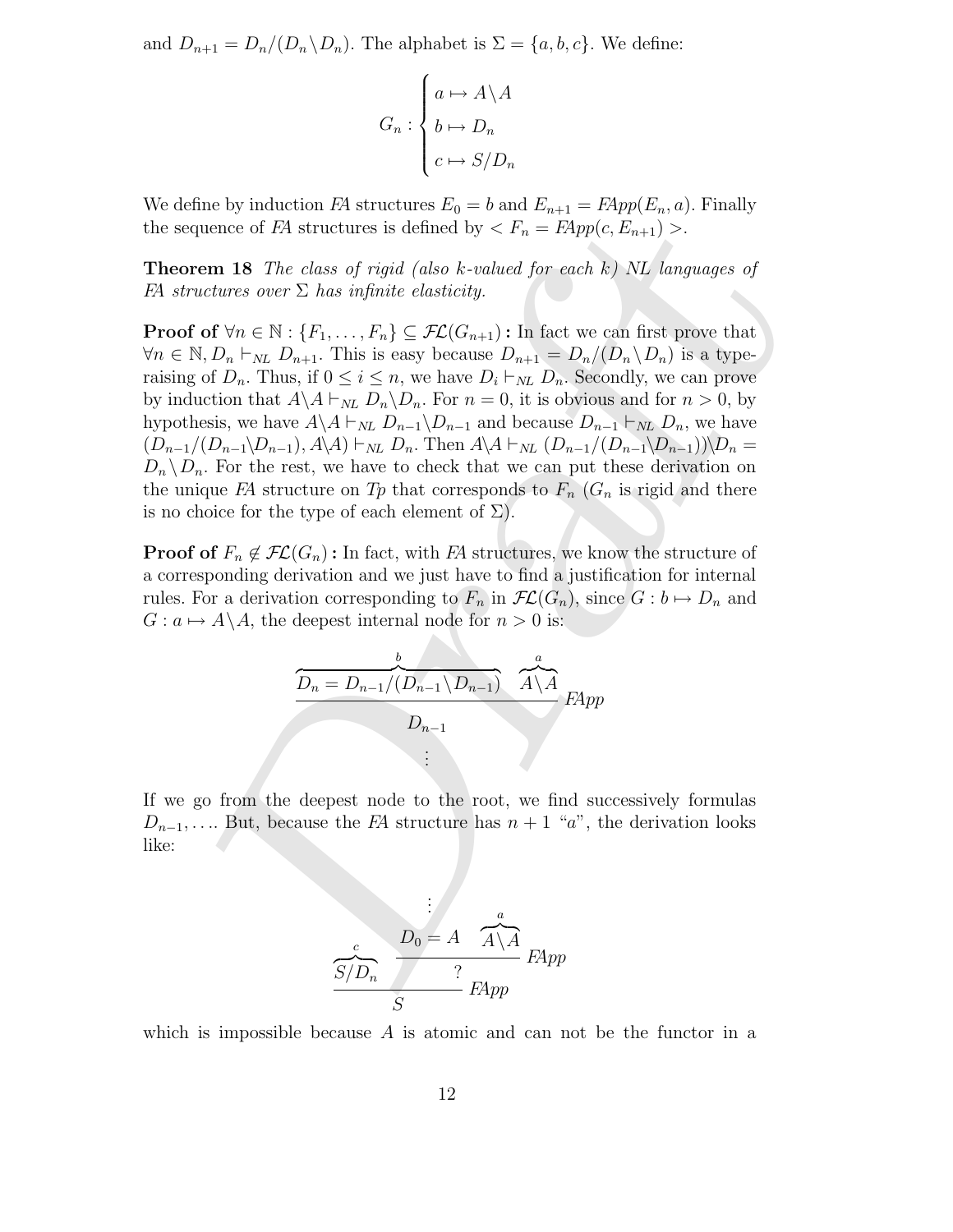functor-argument rule (this is the reason why a "?" appears on the deduction).  $\blacksquare$ 

#### 5 Learnability Theorems

Previous section shows that the class of rigid (also  $k$ -valued for each k) NL languages of FA structures over  $\Sigma$  has infinite elasticity. Thus, usual general properties given by learning theory do not apply here. To solve this problem, we define sub-classes of NL grammars (in terms of arity) and prove that the corresponding classes of languages are finite (and thus have finite elasticity). Then, we prove the learnability of the class of rigid (also k-valued for each  $k$ )  $NL$  languages of FA structures over  $\Sigma$ .

5.1 Type-arity, FA-arity and related subclasses

as section shows that the class of rigid (also *k*-valued for each *k*) *NL*<br>ges of *FA* structures over  $\Sigma$  has infinite elasticity. Thus, usual general<br>ties given by learning theory do not apply here. To solve this pro The arity of types is defined as usual on formulas, but in curryfied and noncommutative forms where  $\langle$  and  $\rangle$  stand for right and left implications. We recall the definition below in Definition 19. We then introduce another kind of arity, that is based directly on FA structures rather than on types. When we consider the lexicon of a grammar and the languages that are generated, these two measures are in fact connected as shown after. Whereas the t-arity on types can be computed directly on the lexicon, the  $fa-arity$  on  $FA$  structures can be computed directly on the data given in a learning process.

**Definition 19 (Type-arity)** The arity of a type, written t-arity is :

 $t$ -arity(A) = 0 if  $A \in Pr$  $t$ -arity $(A/B) = t$ -arity $(B \setminus A) = t$ -arity $(A) + 1$ 

The type-arity of a grammar  $G$ , written t-arity  $(G)$  is the maximum arity of the types assigned by G.

**Definition 20** (FA-arity of FA structures over  $\mathcal{E}$ ) The FA-arity of a FA structure on  $\mathcal E$  corresponds to the maximum number of arguments of each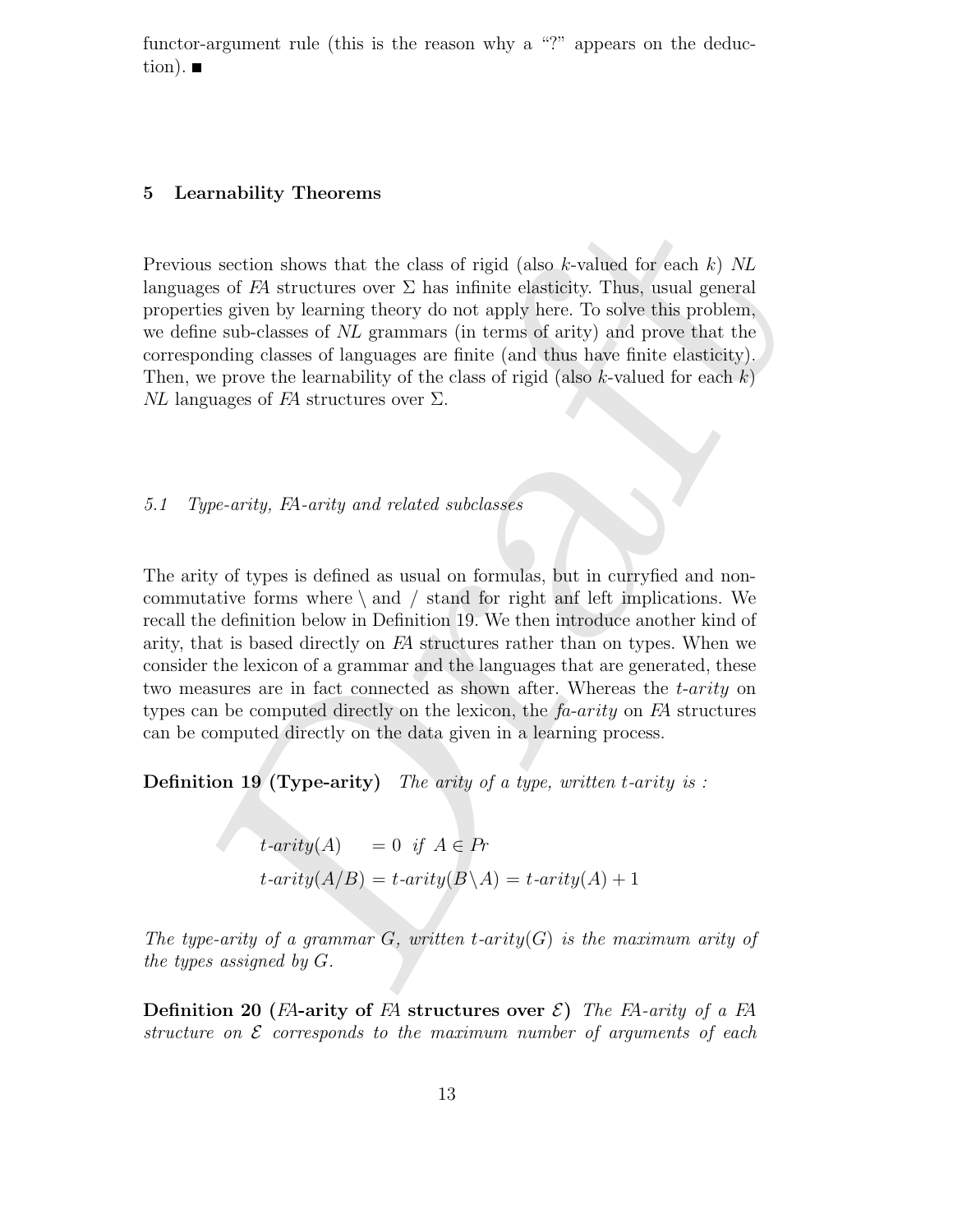function in the structure. It is defined by:

$$
fa-arity(A) = 0 \quad \text{if } A \in \mathcal{E}
$$
\n
$$
fa-arity( FApp(F_1, F_2) ) = fa-arity( BApp(F_2, F_1) ) = fa-arity(F_1) + 1
$$
\n
$$
FA-arity(A) = 0 \quad \text{if } A \in \mathcal{E}
$$
\n
$$
FA-arity( FApp(F_1, F_2) ) = FA-arity( BApp(F_2, F_1) )
$$
\n
$$
= max( fa-arity(F_1) + 1, FA-arity(F_1), FA-arity(F_2) )
$$

These definitions are extended to finite sets as the maximum computed for the given set (and possibly on infinite sets when such a maximum exists).

Note that the  $FA$ -arity on  $\mathcal{F}A_{Tp}$  does not correspond to the usual arity of a functional expression, but is bounded by the maximum t-arity of the types on the leaves of the structure as shown below.



**Property 21** Let  $F$  denote a  $FA$  structure on  $Tp$ , we have

for 
$$
F \in \mathcal{F}A_{Tp}
$$
:  $FA\text{-}arity(F) \leq max\{t\text{-}arity(A_i) \mid A_i \in Tp \text{ leaf of } F\}$ 

We can formulate a similar property for  $FA$  structures on  $\Sigma$ , provided we can relate the type and the word by a lexicon  $I$ :

for 
$$
F \in \mathcal{F}A_{\Sigma}
$$
:  $FA\text{-}arity(F) \leq max\{t\text{-}arity(A_i) \mid A_i \in I(c) \text{ and } c \text{ leaf of } F\}$ 

**Proof :** in fact we show a more detailed property : (1) for any subtree  $F$  of a  $FA$  structure on  $Tp$ :

(1)  $\text{fa-arity}(F) + \text{t-arity}(\text{root}(F)) = \text{t-arity}(F)$ where  $\widehat{F}$  is the leaf type that labels the ultimate functor <sup>5</sup> of F and root(F)

<sup>5</sup> More formally :  $\widehat{A} = A$  if  $A \in T_p$ ;  $F\widehat{App(F_1, F_2)} = \widehat{F_1} = BA\widehat{pp(F_2, F_1)}$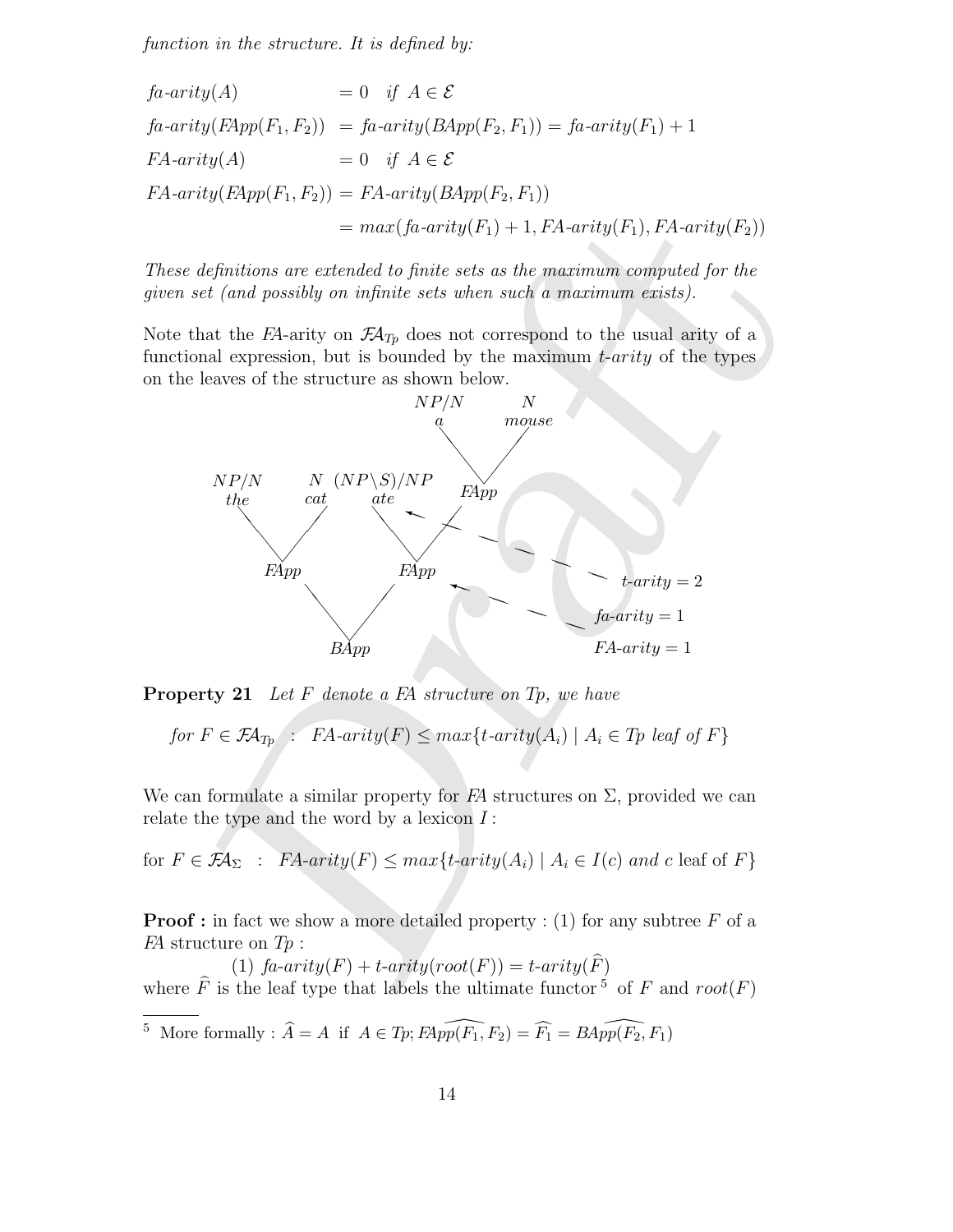is the type that labels the root in the GAB-derivation corresponding to  $F$ . Property (1) entails the desired property since the FA-arity of a given FA structure is also the maximum  $fa-arity$  on the FA structures that occur in it. We now prove  $(1)$  by induction on the structure F. In the base case where F is a leaf node (1) clearly holds because  $fa\text{-}arity(F) = 0$  and  $root(F) = F$ . Let  $F = FApp(F_1, F_2)$ , we have  $F = F_1$ ,  $fa\text{-}arity(F_1) = 1 + fa\text{-}arity(F_1)$  and root( $F_1$ ) must be root( $F$ )/B for some type B (such that rule  $FApp$  can apply in the derivation) therefore  $t$ -arity( $root(F_1)$ ) = 1+t-arity( $root(F)$ ), hence by induction (1) holds for F. The case  $F = BApp(F_1, F_2)$  is similar

Property 21 allows to define the FA-arity of a grammar as follows.

Definition 22 (FA-arity of a grammar) For a categorial grammar G or the corresponding language  $\mathcal{FL}(G)$ , we define their FA-arity as the maximum FA-arity of the FA structures of  $\mathcal{FL}(G)$ :

$$
FA\text{-}arity(G) = FA\text{-}arity(\mathcal{FL}(G)) = max\{FA\text{-}arity(F) \mid F \in \mathcal{FL}(G)\}
$$

Let Watch the Context Control (Fig. 1) = 1+carringy over (Fig. 1). Hence by<br>
ton (1) holds for  $F$ . The case  $F = BApp(F_1, F_2)$  is similar **n**<br>
ty 21 allows to define the El-arity of a grammar as follows.<br>
tion 22 (El-arity o This maximum exists for a k-valued categorial grammar because: (i) the FAarity of a set of FA structures on  $\Sigma$  is the same as the FA-arity of the FA structures on  $T_p$  that generate these structures; (ii) from Property 21, each FA structure on Tp has a FA-arity that is bounded by the maximum t-arity of the types on the leaves of the structure; (iii) the  $t$ -arity of the types on the leaves of the structure are bounded by the maximum arity of the types that appear in the grammar (in finite number).

Definition 23 (FA-arity bounded subclasses) We consider the following subclasses of NL languages and grammars (over  $\Sigma$ ):

- the class of NL grammars whose FA-arity is bounded by n is noted  $\mathcal{G}^{(FA-arity \leq n)}$ ; the corresponding classes of languages of FA structures and of strings are written  $\mathcal{CFL}^{(FA-arity \leq n)}$  and  $\mathcal{CL}^{(FA-arity \leq n)}$ ,
- the class of  $NL$  k-valued categorial grammars, whose  $FA$ -arity is at most n, is written  $\mathcal{G}_k^{(FA-arity\leq n)}$ ; we write  $\mathcal{CFL}_k^{(FA-arity\leq n)}$  and  $\mathcal{CL}_k^{(FA-arity\leq n)}$  for the classes of NL languages of FA structures and of strings generated by these grammars.

5.2 Each class of rigid arity-bounded languages  $\text{CFL}_1^{(FA-arity\leq n)}$  is finite.

We first give some technical definitions and properties related to GAB-deductions.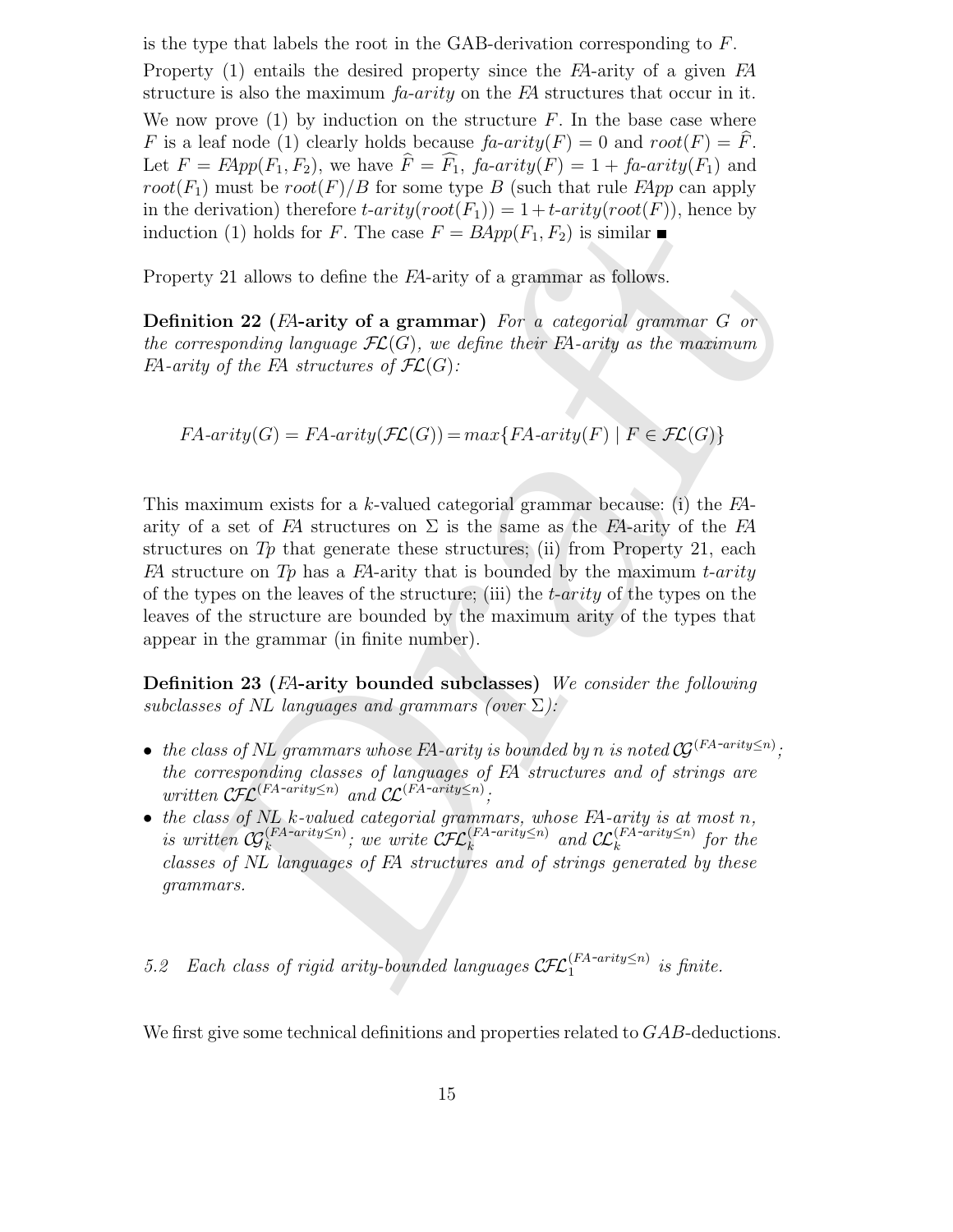Definition 24 The main subtype of depth n for a given type is defined by

$$
main0(A) = A
$$
  
\n
$$
mainn(A) = is undefined
$$
  
\n
$$
mainn(A/B) = mainn(B\A) = mainn-1(A)
$$
  
\nif A is atomic and n > 0  
\nif n > 0

**Remark.** if  $A/B$  (or  $B\setminus A$ ) is the main subtype of depth k for a formula C then A is the main subtype of depth  $k+1$  for this formula C.

Theorem 25 (Types in GAB-deductions) The types that appear in a GABdeduction  $P$  are main subtypes of the leaves of  $P$  with a depth less or equal to the FA-arity of the FA structure associated to  $P$ , that is they belong to:

 $\{main_n(A_i) | A_i \text{ leaf of } \mathcal{P} \land n \leq FA\text{-}arity(FA_{Tp}(\mathcal{P})) \land main_n(A_i) \text{ is defined }\}$ 

**Proof**: by induction on the GAB-deduction  $P$ , we also show that (o) the conclusion of P is a main subtype of a leaf in P of depth  $fa\text{-}arity(FA_{T_p}(P)).$ - The base case when  $P$  is a formula on  $Tp$  is obvious since a formula is also its main subtype of depth 0.

- Suppose  $P$  ends with the application of  $FApp$  on two sub-deductions  $P_1$  of  $A/B$  and  $\mathcal{P}_2$  of C, such that  $C \vdash_{NL} B$ ; let  $F_1 = FA_{Tp}(\mathcal{P}_1)$  and  $F_2 = FA_{Tp}(\mathcal{P}_2)$ , we have  $FA_{Tp}(\mathcal{P}) = FApp(F_1, F_2)$ .



**rk.** if  $A/B$  (or  $B \setminus A$ ) is the main subtype of depth k for a formula C<br>is the main subtype of depth  $k + 1$  for this formula C.<br> **end 25** (Types in GAB-deductions) The types that appear in a GAB-<br>
con  $P$  are main subty \* We first get (o) since  $A/B$  is a main subtype of a leaf in  $\mathcal{P}_1$  with a depth equal to  $f_a$ -arity $(F_1)$ , which implies that A must be a main subtype of this leaf with a depth equal to  $1 + \text{fa-arity}(F_1) = \text{fa-arity}(FApp(F_1, F_2)) =$  $fa\text{-}arity(FA_{T_p}(\mathcal{P}))$ .

\* Then by induction hypothesis: the types that appear in  $\mathcal{P}_1$  are main subtypes of the leaves of  $\mathcal{P}_1$  with a depth  $\leq FA\text{-}arity(F_1)$  and similarly for  $\mathcal{P}_2$ with a depth  $\leq FA\text{-}arity(F_2)$ . We conclude the *FApp* case using:

 $FA\text{-}arity( F\text{-}App(F_1, F_2)) = max(f\text{-}arity(F_1) + 1, FA\text{-}arity(F_1), FA\text{-}arity(F_2))$ - The case when  $P$  ends with the application of  $BApp$  is similar.

Given a grammar  $G$ , the main subtypes of the types assigned by  $G$  are used to define tables that are intended to capture its NL-derivation possibilities.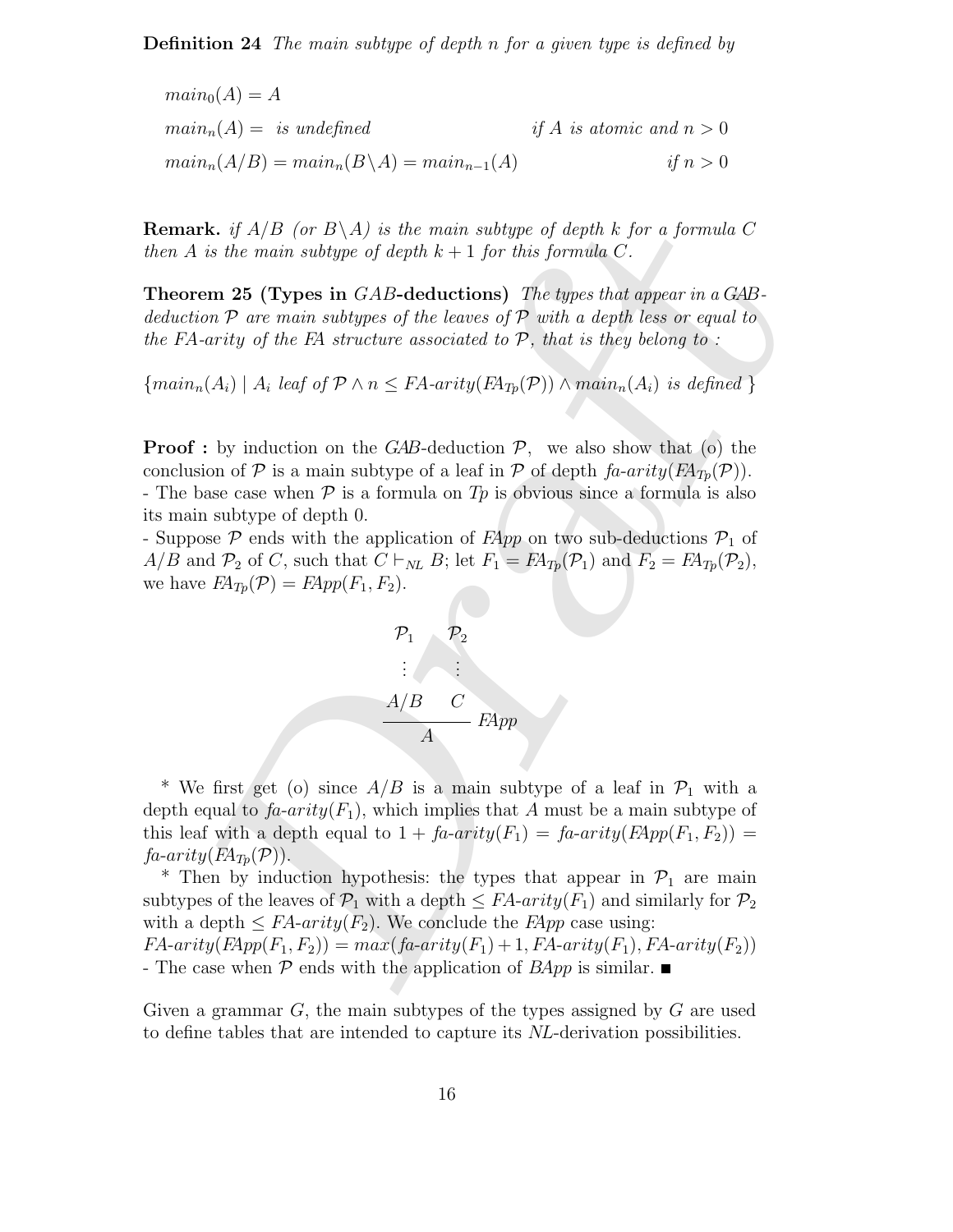**Definition 26 (Deduction table)** Let  $G = (\Sigma, I, S)$  be a rigid categorial grammar, its deduction table of depth n is:

$$
Tab(G;n)[\langle a,i\rangle,\langle b,j\rangle] \in \{\bot, FApp, BApp\}
$$
  
=  $FApp$  iff  $\exists A, B, C, D$ : 
$$
\begin{cases} I(a) = \{A\}, I(b) = \{B\}, \\ main_j(B) = C/D, main_i(A) \vdash_{NL} D \end{cases}
$$
  
=  $BApp$  iff  $\exists A, B, C, D$ : 
$$
\begin{cases} I(a) = \{A\}, I(b) = \{B\}, \\ main_j(B) = D \setminus C, main_i(A) \vdash_{NL} D \end{cases}
$$

 $= \perp$  elsewhere

where  $a, b \in \Sigma$  and  $0 \leq i, j \leq n$ .

Theorem 27 Two grammars with the same deduction tables for each depth, (or equivalently for their maximum FA-arity) generate the same FA-structure languages : let  $n \geq 0$ ,  $G = (\Sigma, I, S)$ ,  $G' = (\Sigma, I', S)$  with  $G, G' \in \mathcal{G}_1^{(FA-arity \leq n)}$ . if  $Tab(G;n)=Tab(G^{\prime};n)$  then  $\mathcal{FL}(G)=\mathcal{FL}(G^{\prime})$ 

= BApp iff  $\exists A, B, C, D : \begin{cases} I(a) = \{A\}, I(b) = \{B\}, \\ main_i(B) = D \setminus C, main_i(A) \in_M, D \end{cases}$ <br>
=  $\bot$  clsewhere<br>  $a, b \in \Sigma$  and  $0 \le i, j \le n$ .<br> **end**  $2^i$  and  $\bot$  and  $\bot$  and  $\bot$  and  $\bot$  and  $\bot$  and  $\bot$  and  $\bot$  and  $\bot$ <br>  $\bot$  and  $\bot$  an **Proof**: by induction on a GAB-deduction  $\mathcal{P}$  for  $\Gamma \vdash C$ , where  $\Gamma$  is a tree of only main subtypes of G of depth  $\leq FA\text{-}arity(G)$ , we show that a similar  $GAB$ -deduction  $\mathcal{P}'$  is obtained for the types of  $G'$  by replacing each main subtype for G in  $\mathcal P$  by the corresponding main subtype for G' (that is each occurrence  $main_i(A)$  where  $I(a) = \{A\}$  for  $a \in \Sigma$  is replaced by  $main_i(A')$ where  $I'(a) = \{A'\}\)$ 

**Theorem 28** For each n,  $\mathcal{CFL}_1^{(FA-arity\leq n)}$  is finite.<sup>6</sup>

**Proof**: let us fix  $n \geq 0$ ; the number of deduction tables of depth n is finite (since  $\Sigma$  is finite and fixed for the class). From Theorem 27, all grammars in  $\omega$  $(FA-arity \le n)$  with the same deduction tables have the same langage, therefore CFL  $\int_{1}^{[FA-arity\leq n]}$  is finite

This property is essential in this work. Moreover, this result can also be extended to  $k$ -valued grammars. As a consequence, all these classes are learnable in the Gold's model and we can find a learning algorithm for each of them.

# 5.3 FA-arity bounded k-valued NL languages are learnable from strings

We get as a corollary that  $FA$ -arity bounded k-valued NL languages are learnable from strings as explained below.

<sup>6</sup> each class corresponds to a given finite alphabet often left implicit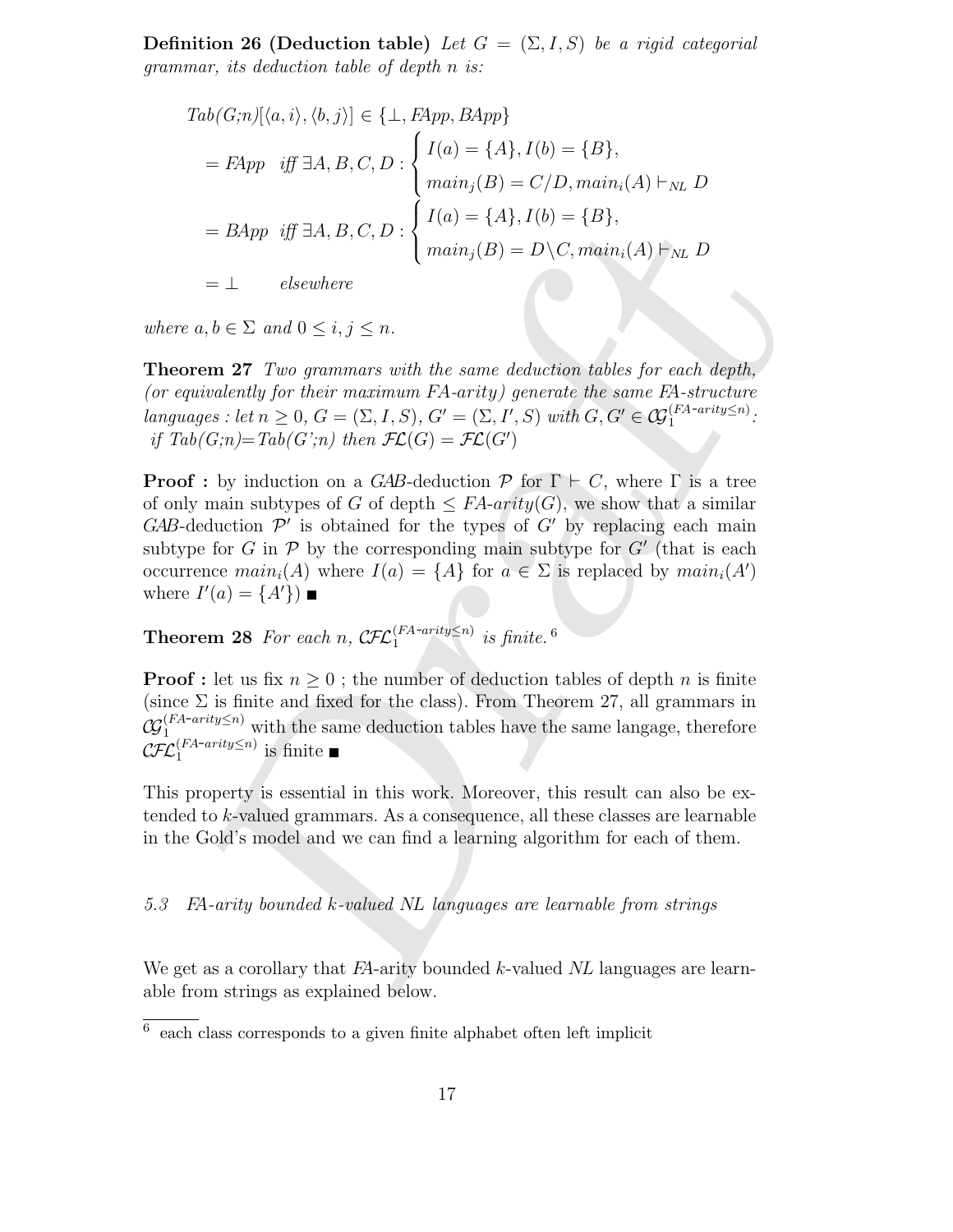We have seen that the class of FA-arity bounded k-valued NL languages of FA structures is finite. We can deduce that the class of  $FA$ -arity bounded  $k$ -valued NL languages of strings is finite and thus learnable from positive examples.

Corollary 29  $\mathcal{LL}_{k}^{(FA-arity\leq n)}$  is finite for each k and n and thus the corresponding classes of grammars  $\mathcal{G}_k^{(FA\text{-}arity\leq n)}$  are learnable from strings.

A similar corollary holds for well-bracketed strings using similar arguments

5.4 k-valued NL languages are learnable from FA structures

We now adress languages of FA structures that are not necessarily arity bounded and we show in this section a more general result.

**Property 30 CFL**<sub>k</sub> has infinite elasticity for each k whereas the corresponding classes of grammars  $\mathcal{G}_k$  are learnable from FA-structures.

**Proof:** Because, for each n and k, the class  $\mathcal{CFL}_k^{(FA-arity\leq n)}$  has finite elasticity, there exists an algorithm  $\phi_k^n$  that learns the languages of this class from  $FA$ structures in Gold's model. We define the following algorithm  $\phi_k$  that takes a finite list of FA structures  $F_1, \ldots, F_l$  and returns a categorial grammar (or fails):

- (1) Compute the maximum  $FA$ -arity r of the l input  $FA$  structures.
- (2) Apply algorithm  $\phi_k^r$  on  $F_1, \ldots, F_l$ .

-valued NL languages are learnable from E4 structures<br>waders hanguages of E4 structures that are not necessarily arity bounded<br>show in this section a more general result.<br>there are not necessarily arity bounded<br>state of O This algorithm defines a learning mechanism for k-valued NL grammars from  $FA$  structures because for a language L that corresponds to a k-valued NL grammar, there exists at least one FA structure F such that  $FA-arity(F)$  =  $FA-arity(L)$ . Thus, for every enumeration on the FA structure of L, there exists an integer  $r_1$  such that for every  $l \geq r_1$ , the number r computed by  $\phi_k$ is FA-arity(L). From this integer,  $\phi_k$  applies the proper algorithm  $\phi_k^{FA-arity}(L)$ k that converges to L.

#### 6 Conclusion

Learnability from functor-argument structures. We have shown first in the paper how we can define languages of functor-argument structures of sentences based on non-associative Lambek calculus. Secondly, we have proved that, for each  $k \geq 0$ , the class of k-valued non-associative Lambek languages of functor-argument structures has infinite elasticity and thus is difficult to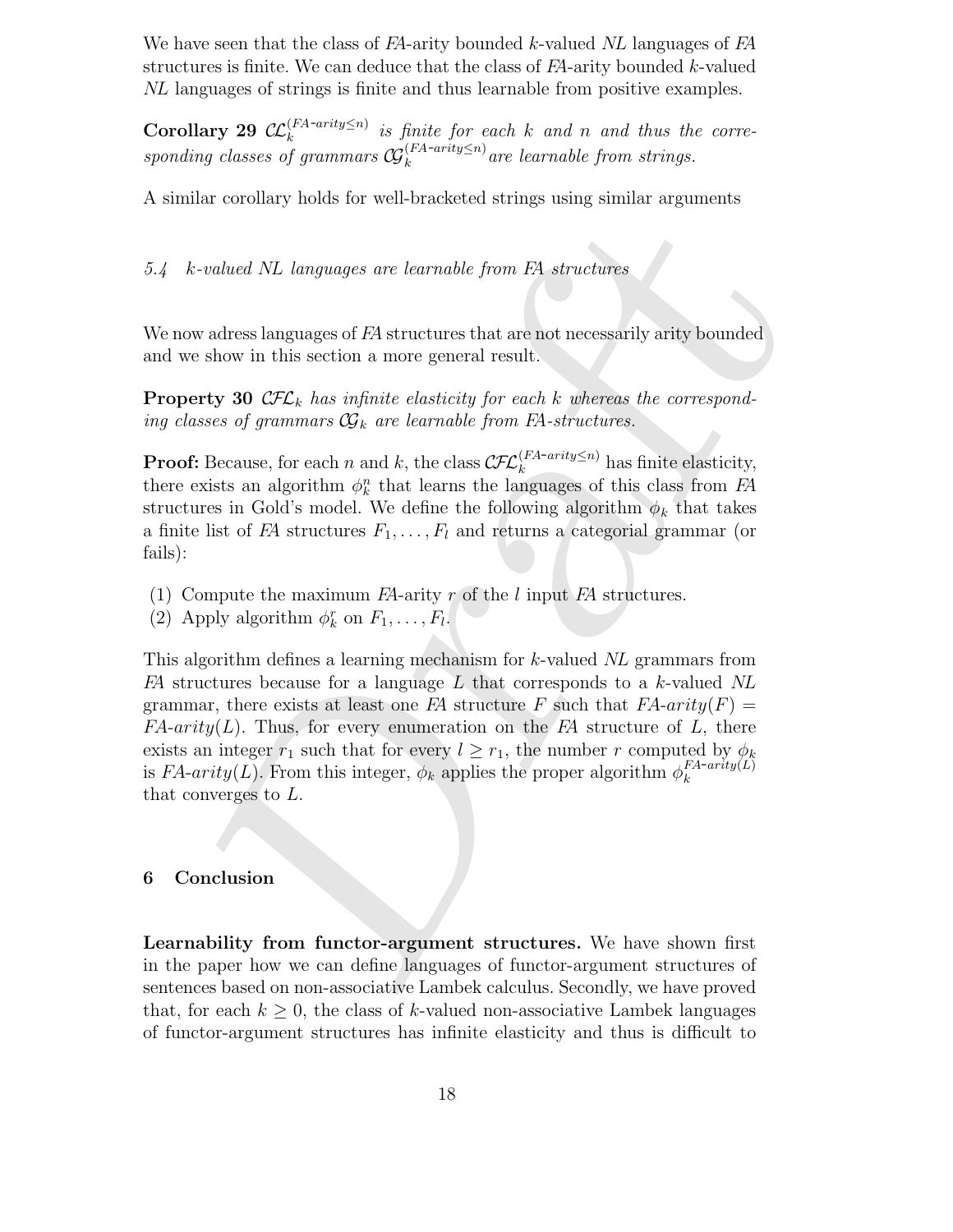learn in Gold's model. Finally, we have shown how we can bypass this problem and define a learning algorithm for this class of languages.

Learnability from strings and well-bracketed lists of words. Unfortunately, the learning algorithm on functor-argument structures can not be adapted to the problems of learning non-associative Lambek languages from strings or from well-bracketed lists of words because we need to bound the effective arity of each element of the lexicon. This information is given by FA structures but not by strings or well-bracketed strings. In fact, as shown in [24,25] by limit points, each class of k-valued non-associative Lambek grammar is unlearnable from strings and even from well-bracketed strings. This result expresses the need for further restrictions or for an adequate structure on strings like the notion of FA-arity bounded language.

| on strings like the notion of FA-arity bounded language.                                |                        |                            | structures but not by strings or well-bracketed strings. In fact, as shown in<br>[24,25] by limit points, each class of k-valued non-associative Lambek gram-<br>mar is unlearnable from strings and even from well-bracketed strings. This<br>result expresses the need for further restrictions or for an adequate structure                                                                                                                                                                                                                                                                                                                            |  |
|-----------------------------------------------------------------------------------------|------------------------|----------------------------|-----------------------------------------------------------------------------------------------------------------------------------------------------------------------------------------------------------------------------------------------------------------------------------------------------------------------------------------------------------------------------------------------------------------------------------------------------------------------------------------------------------------------------------------------------------------------------------------------------------------------------------------------------------|--|
| using Property 21.<br>grammars from (structured) examples (* is proved in the article): |                        |                            | Learnable subclasses. Another recent work in [26] applies in particular<br>to unidirectional k-valued NL-grammars and yields their learnability from<br>strings. [27] deals with k-valued NL-grammars with types of $t$ -arity at most<br>$n$ and their learnability from strings only, these latter classes being based<br>on a bound on types rather than on the FA-structures generated. Here, we<br>have shown that FA-arity bounded $k$ -valued NL languages are learnable from<br>strings. In fact, these results of [27] can be recovered from results in this paper<br>We now give a summary of some results on the learnability of NL classes of |  |
| Restriction\Structure                                                                   | strings                | Well bracketed<br>strings  | Generalized FA                                                                                                                                                                                                                                                                                                                                                                                                                                                                                                                                                                                                                                            |  |
| all                                                                                     | $\mathop{\mathrm{no}}$ | no                         | $\mathop{\mathrm{no}}$                                                                                                                                                                                                                                                                                                                                                                                                                                                                                                                                                                                                                                    |  |
| $k$ -valued                                                                             | $\log[24]$             | $no$ [25]                  | $yes^*$                                                                                                                                                                                                                                                                                                                                                                                                                                                                                                                                                                                                                                                   |  |
| $k$ -valued and<br><i>t</i> - <i>arity</i> bounded                                      | yes $[27]$             | yes<br>corollary of $[27]$ | yes<br>corollary of $[27]$                                                                                                                                                                                                                                                                                                                                                                                                                                                                                                                                                                                                                                |  |
| $k$ -valued and<br>FA-arity bounded                                                     | $yes^*$                | yes <sup>*</sup>           | yes*                                                                                                                                                                                                                                                                                                                                                                                                                                                                                                                                                                                                                                                      |  |
| References<br>$\lceil 1 \rceil$<br>447-474.                                             |                        |                            | E. Gold, Language identification in the limit, Information and control 10 (1967)                                                                                                                                                                                                                                                                                                                                                                                                                                                                                                                                                                          |  |

## References

- [1] E. Gold, Language identification in the limit, Information and control 10 (1967) 447–474.
- [2] D. Angluin, Inductive inference of formal languages from positive data, Information and Control 45 (1980) 117–135.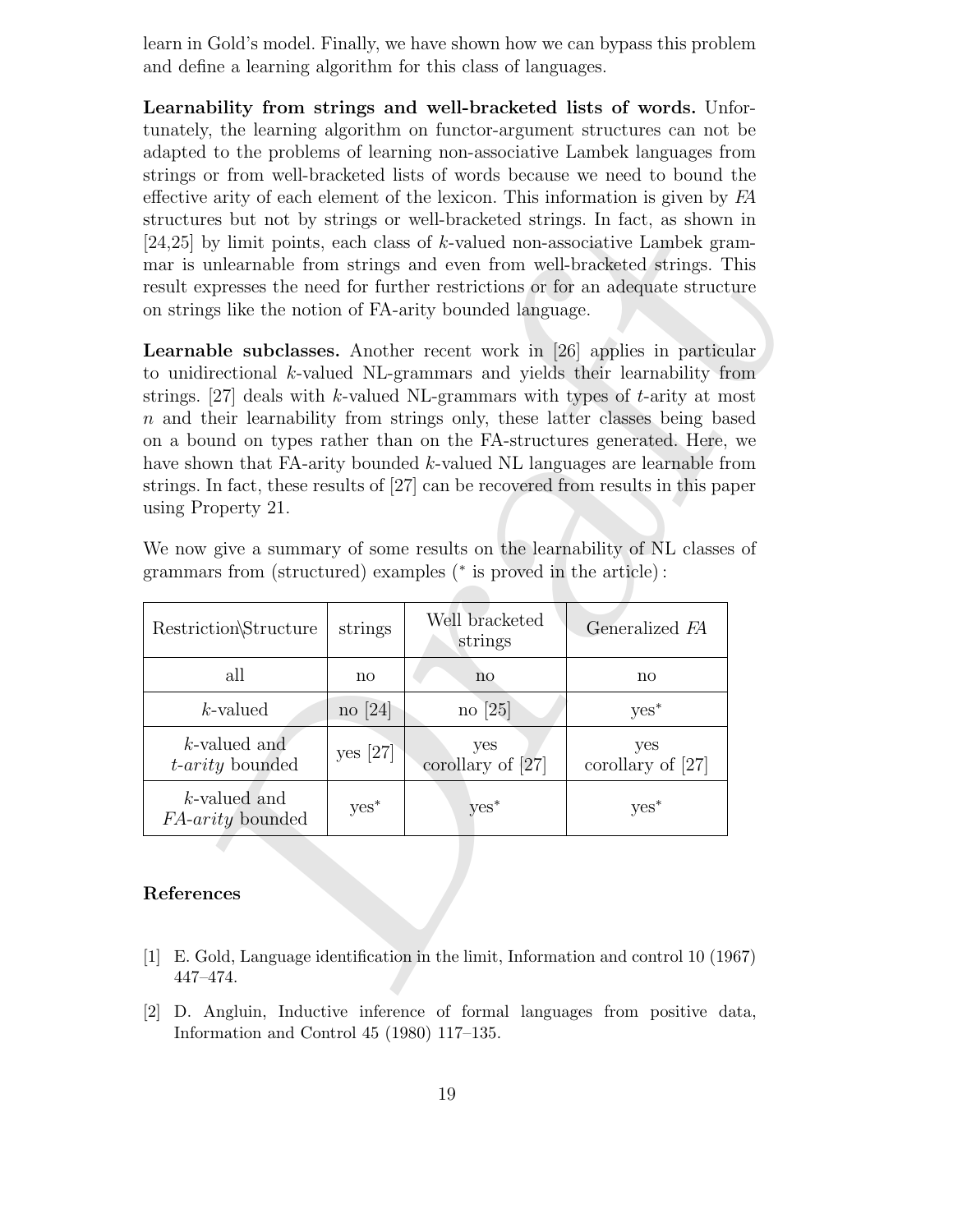- [3] T. Shinohara, Inductive inference from positive data is powerful, in: The 1990 Workshop on Computational Learning Theory, Morgan Kaufmann, San Mateo, California, 1990, pp. 97–110.
- [4] M. Kanazawa, Learnable classes of categorial grammars, Studies in Logic, Language and Information, FoLLI & CSLI, 1998, distributed by Cambridge University Press.
- [5] J. Nicolas, Grammatical inference as unification, Rapport de Recherche RR-3632, INRIA, http://www.inria.fr/RRRT/publications-eng.html (1999).
- [6] W. Buszkowski, G. Penn, Categorial grammars determined from linguistic data by unification, Studia Logica 49 (1990) 431–454.
- [7] Y. Bar-Hillel, A quasi arithmetical notation for syntactic description, Language 29 (1953) 47–58.
- [8] J. Lambek, The mathematics of sentence structure, American mathematical monthly 65 (1958) 154–169.
- [9] R. Bonato, C. Retoré, Learning rigid Lambek grammars and minimalist grammars from structured sentences, Third workshop on Learning Language in Logic, Strasbourg (september 2001) 23–34.
- [10] A. Foret, Y. Le Nir, Lambek rigid grammars are not learnable from strings, in: COLING'2002, 19th International Conference on Computational Linguistics, Taipei, Taiwan, 2002, pp. 274–279.
- [11] A. Foret, Y. Le Nir, On limit points for some variants of rigid Lambek grammars, in: ICGI'2002, the 6th International Colloquium on Grammatical Inference, no. 2484 in Lecture Notes in Artificial Intelligence, Springer-Verlag, 2002, pp. 106– 119.
- 12, INRIA, http://www.inria.fr/RRRT/publications-eng.html (1999).<br>
20, INRIA, http://www.inria.fr/RRRT/publications-eng.html (1999).<br>
1915-atom, Studia Logica 49 (1990) 431-454.<br>
1916-1<br/>tillel, A quasi arithmetical no [12] C. C. Florˆencio, A limit point for rigid associative-commutative Lambek grammars, in: A. Copestake, J. H. c (Eds.), Proceedings of EACL2003, Tenth Conference of the European Chapter of the Association for Computational Linguistics, 2003, pp. 72–82.
- [13] C. C. Florˆencio, Learning categorial grammars, Ph.D. thesis, Utrecht Institute of Linguistics OTS, Utrecht University (Nov. 2003).
- [14] J. Lambek, On the calculus of syntactic types, in: R. Jakobson (Ed.), Structure of language and its mathematical aspects, American Mathematical Society, 1961, pp. 166–178.
- [15] K. Wright, Identifications of unions of languages drawn from an identifiable class, in: The 1989 Workshop on Computational Learning Theory, Morgan Kaufmann, San Mateo, Calif., 1989, pp. 328–333.
- [16] T. Motoki, T. Shinohara, K. Wright, The correct definition of finite elasticity: Corrigendum to identification of unions, in: The fourth Annual Workshop on Computational Learning Theory, Morgan Kaufmann, San Mateo, Calif., 1991, p. 375.